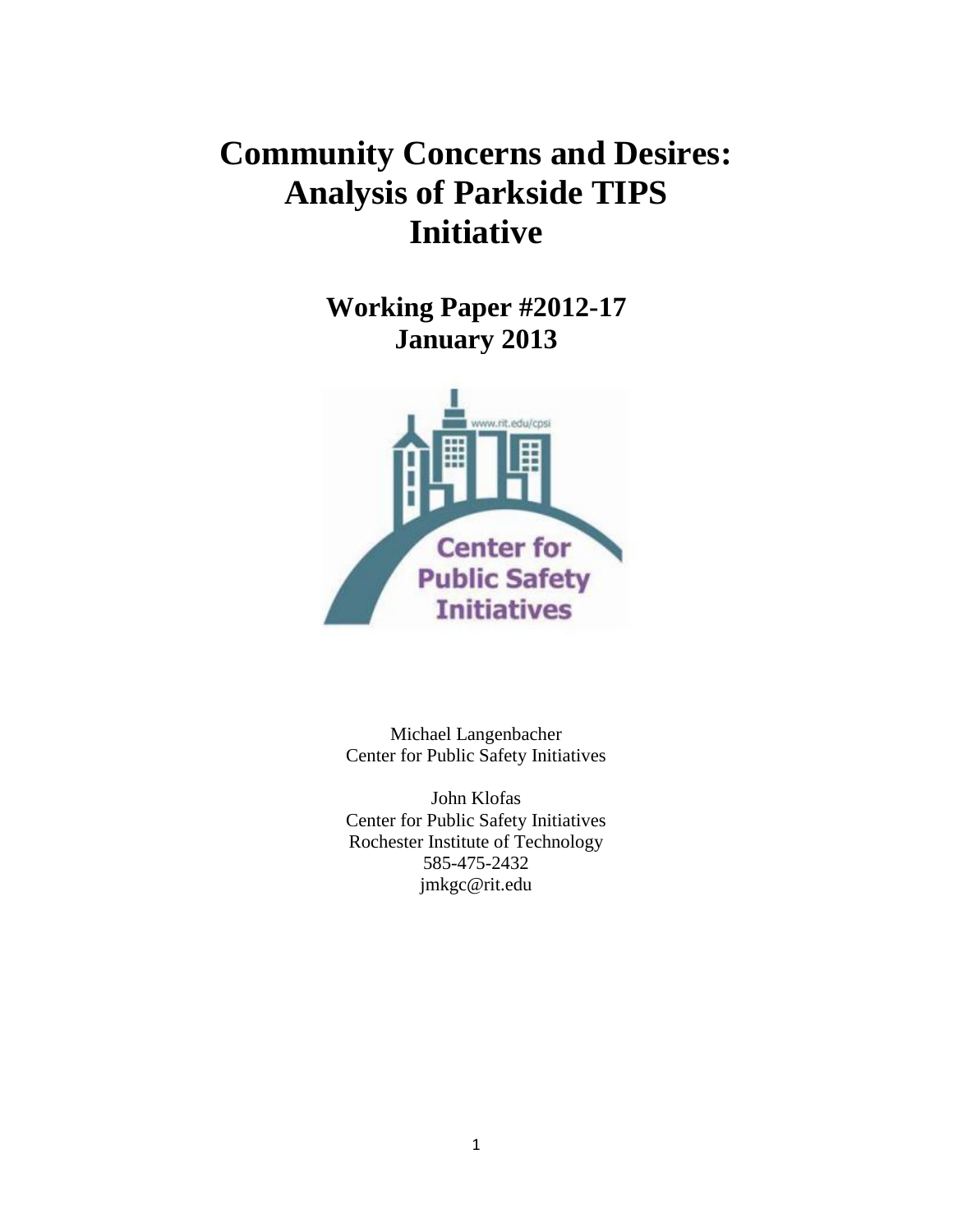Analysis of Parkside Project TIPS

## **Survey**

In September  $28<sup>th</sup>$ , 2012 the TIPS initiative, which stands for Trust, Information, Programs, and Services, was implemented around School No. 33 and Parkside Avenue in Rochester, New York, both to show support for the neighborhood, and to investigate community members' concerns and desires for their neighborhood. This report is designed to analyze the collected surveys and will discuss the various likes that the Parkside community has for their neighborhood, the assessment the community made of their neighborhood, and the initiatives or activities the residents would like implemented within the neighborhood. Finally, this paper will provide multiple anecdotes that the Parkside community wishes to share with law enforcement and community members in the neighborhood.

## **Methodology**

The initiative used a survey of residents to obtain this information. The survey asked people to list their likes, concerns, and desires for things to be done within their neighborhood. The survey asked community members how much they liked living in their area, how long they have lived there, and how likely they were to be living in the area in the future. The survey then asked the respondents if they had anything specific to tell the police, and, finally, if they had anything to share with their fellow community members.

Groups of three or four volunteers were sent out to administer the survey to preselected streets in the neighborhood. Each group had at least one law enforcement officer with them. These groups were instructed to travel down one side of the street and then return on the other side, knocking on every door. When residents answered, the volunteers were to read a readymade script to the participant and then conduct the survey. Only those houses where residents responded and agreed to take the survey are included in the sample.

Because of this door-by-door sampling method, the resulting sample is not a random sample of the Parkside community. Despite this, the resulting analysis should give valuable insight into the various issues within the community.

### **Data**

Thirteen groups surveyed thirteen streets in the Parkside community. These streets were Bay St, Wendell St, Shafer St, Vermon St, Greeley St, Parkside Ave, Iroquois St, McKinster St, Webster Ave, Rosewood Terrace, Hazelwood Terrace, Denver St, and Melville St. Due to a small number of surveys collected on each street it is difficult to accurately compare between them. Therefore, the surveys collected from the streets mentioned above will be pooled together for analysis.

This group will be referred to as 'the Parkside community.' A total of 103 surveys were collected from the neighborhood.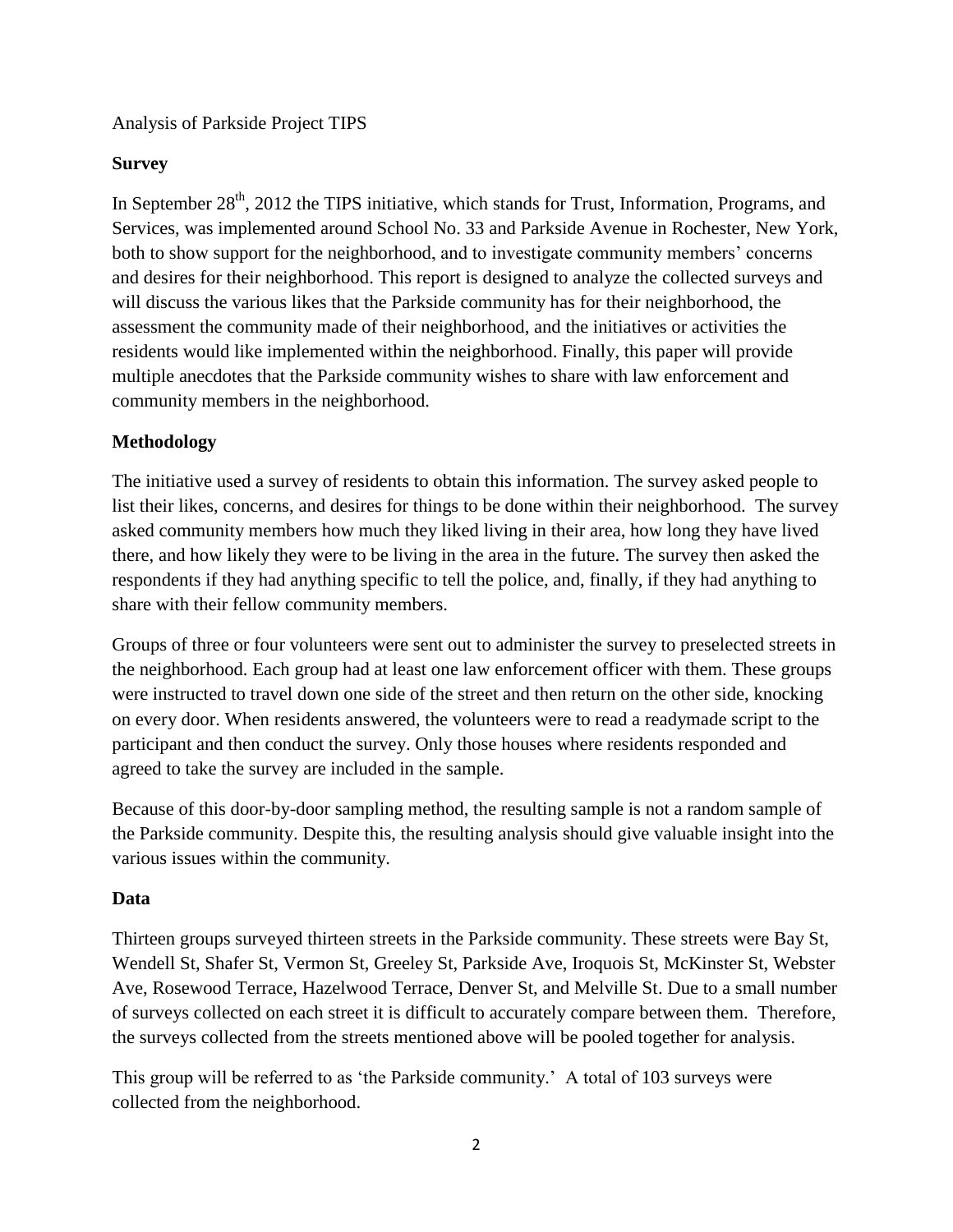The first question asked respondents how happy they were living in their neighborhood: very unhappy, unhappy, happy or very happy. Of those surveyed, 86.3% reported that they were happy or very happy living in the Parkside community, with 34.3% reporting that they were very happy. Interestingly, only 1% of those surveyed reported that they were very unhappy.

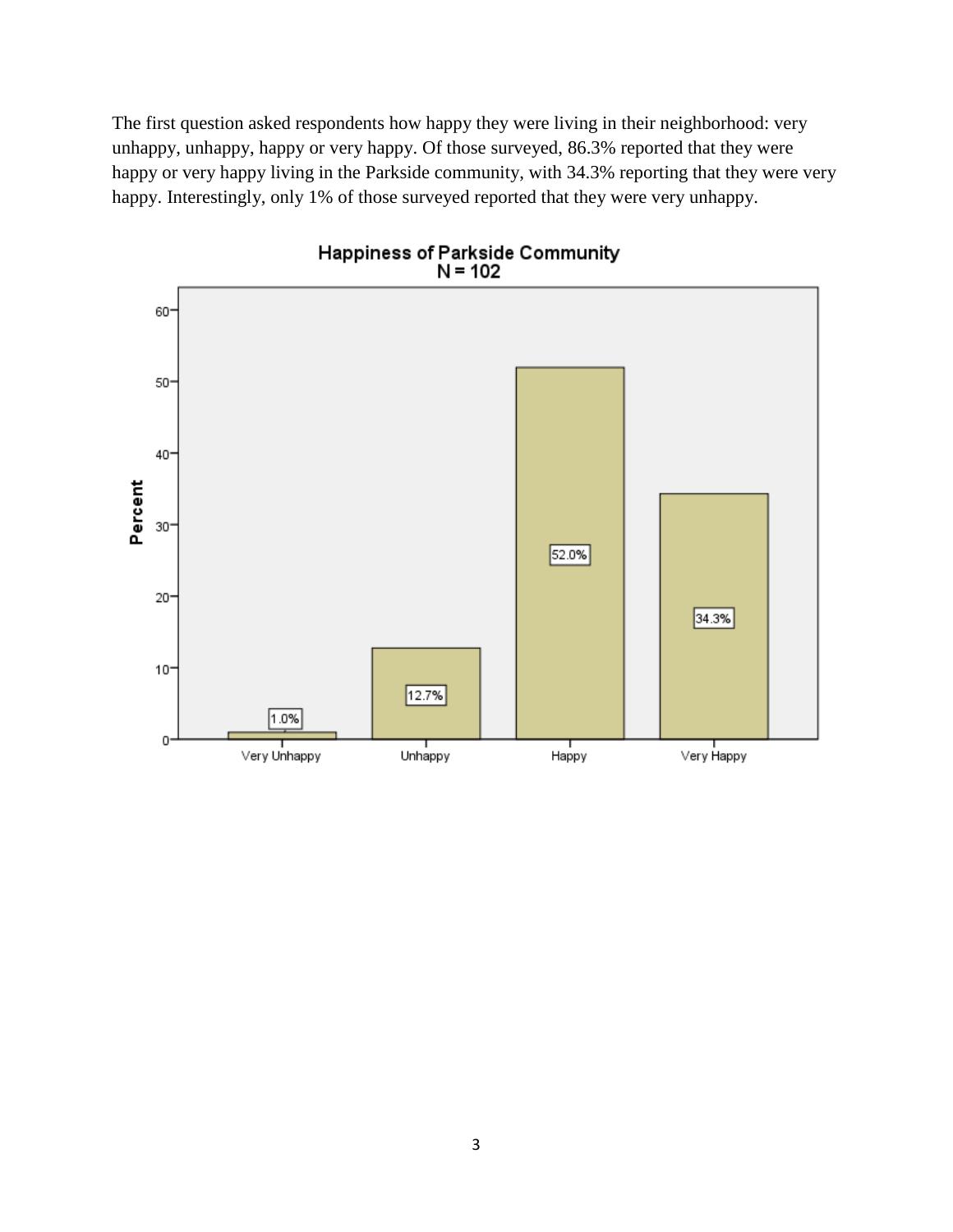Next, the survey asked residents about their living situation. Specifically, residents were asked if they owned or rented their property. Of the 103 residents who answered this question, 62.1 % reported that they owned their property, 35.0% reported that they rented the property, and 2.9% reported that they were staying with a friend or family member.



Living Situation for Parkside Community Residents<br>N = 103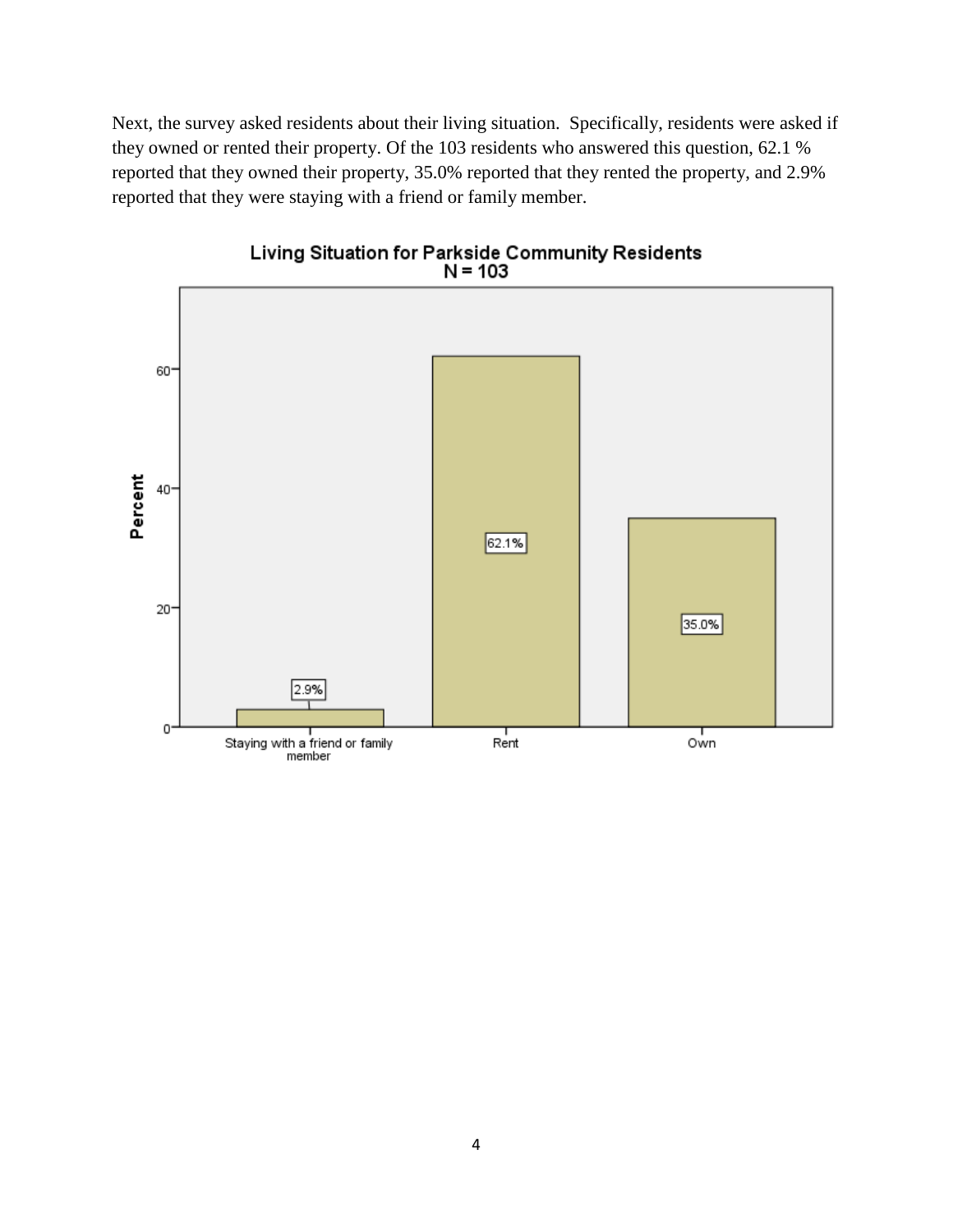The next question asked respondents how long they had lived in the Parkside community. Of the respondents, 41.7%% had lived in the area less than 3 years, 45.3% reported living in the area five years or less, and 57.0% reported living in the area 10 years or less.

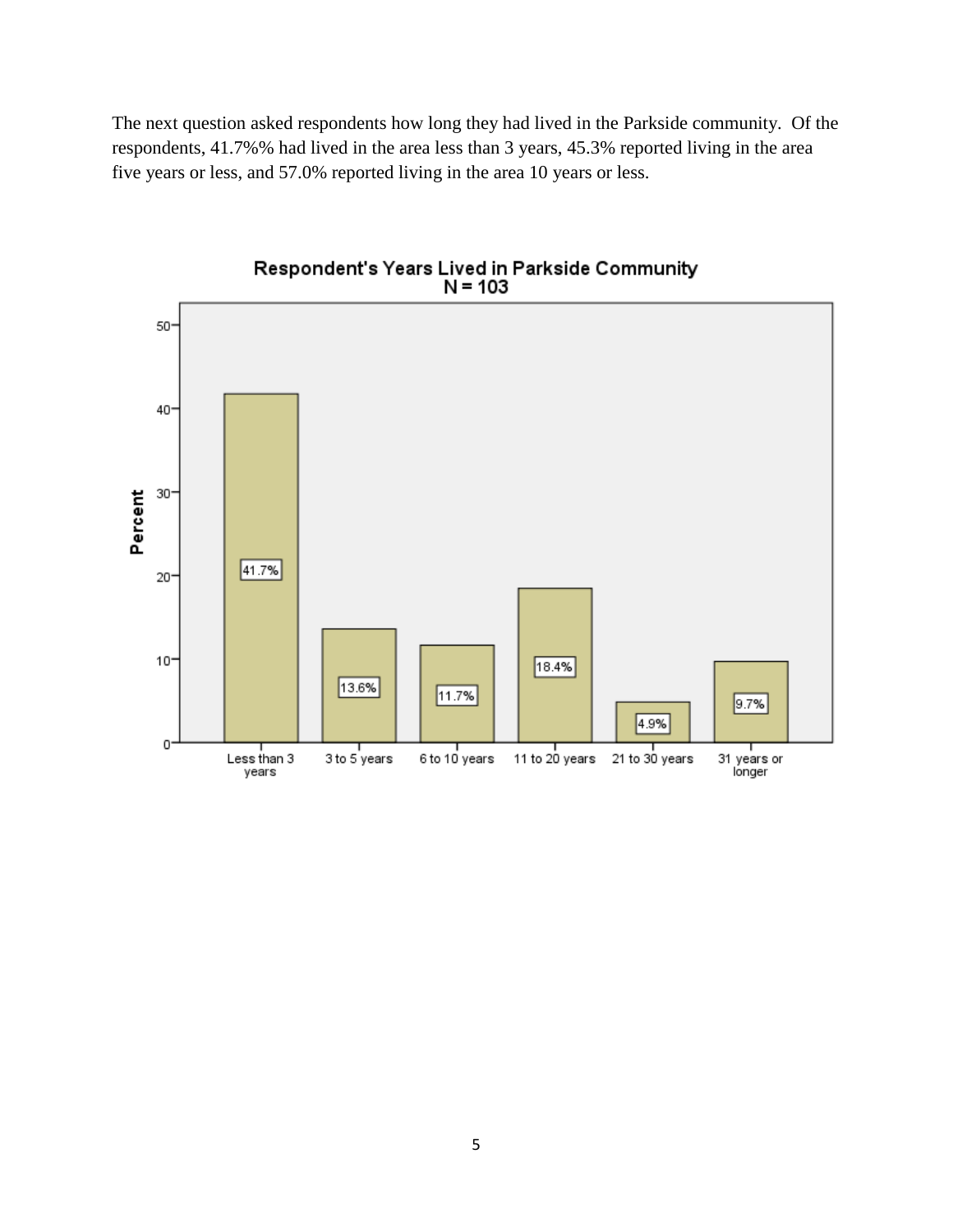The next question asked residents how likely they were to be living in the Parkside community in two years time. Responses were taken on a three point scale consisting of the responses 'not likely', 'unsure', and 'likely'. Of the 100 residents who responded to this question, 64.0% stated that they were likely to be in the area in two years, 16.0% responded that they were unsure, and 20.0% reported that it was not likely that they would be in the area in two years.



Likelihood that Parkside Residents will be Living in the Area in Two Years<br>N = 100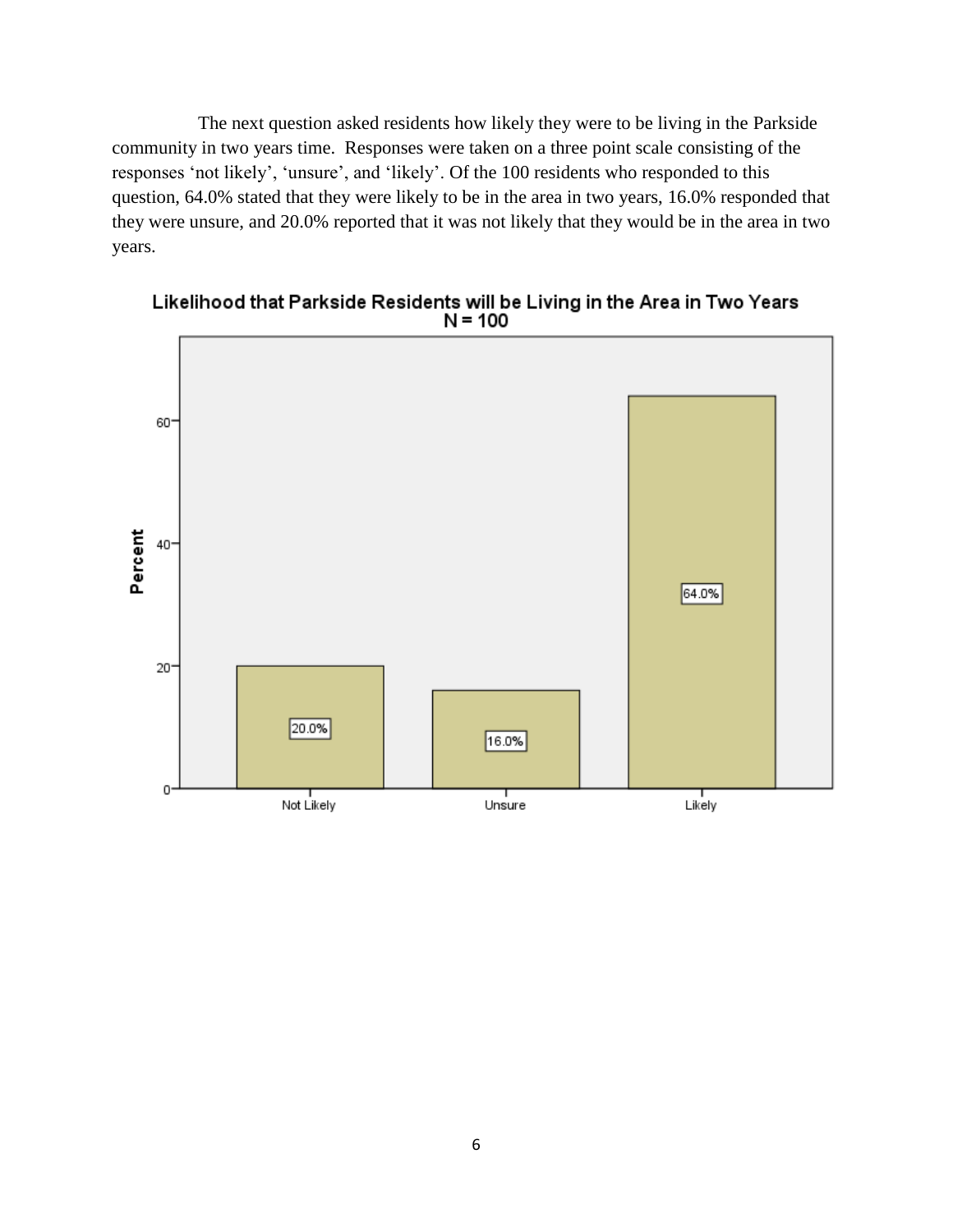The next question asked respondents if they felt the neighborhood had changed over the past year, and if it had changed for the better or for the worse. Most (44.8%) of residents surveyed stated that they felt that the area had stayed the same over the past two years. Of the remaining respondents, about a third (32.3%) felt that the neighborhood had changed for the better while less than a quarter (22.9%) felt that the neighborhood had changed for the worse.



# Resident's Perception of Parkside Community Changes<br>N = 96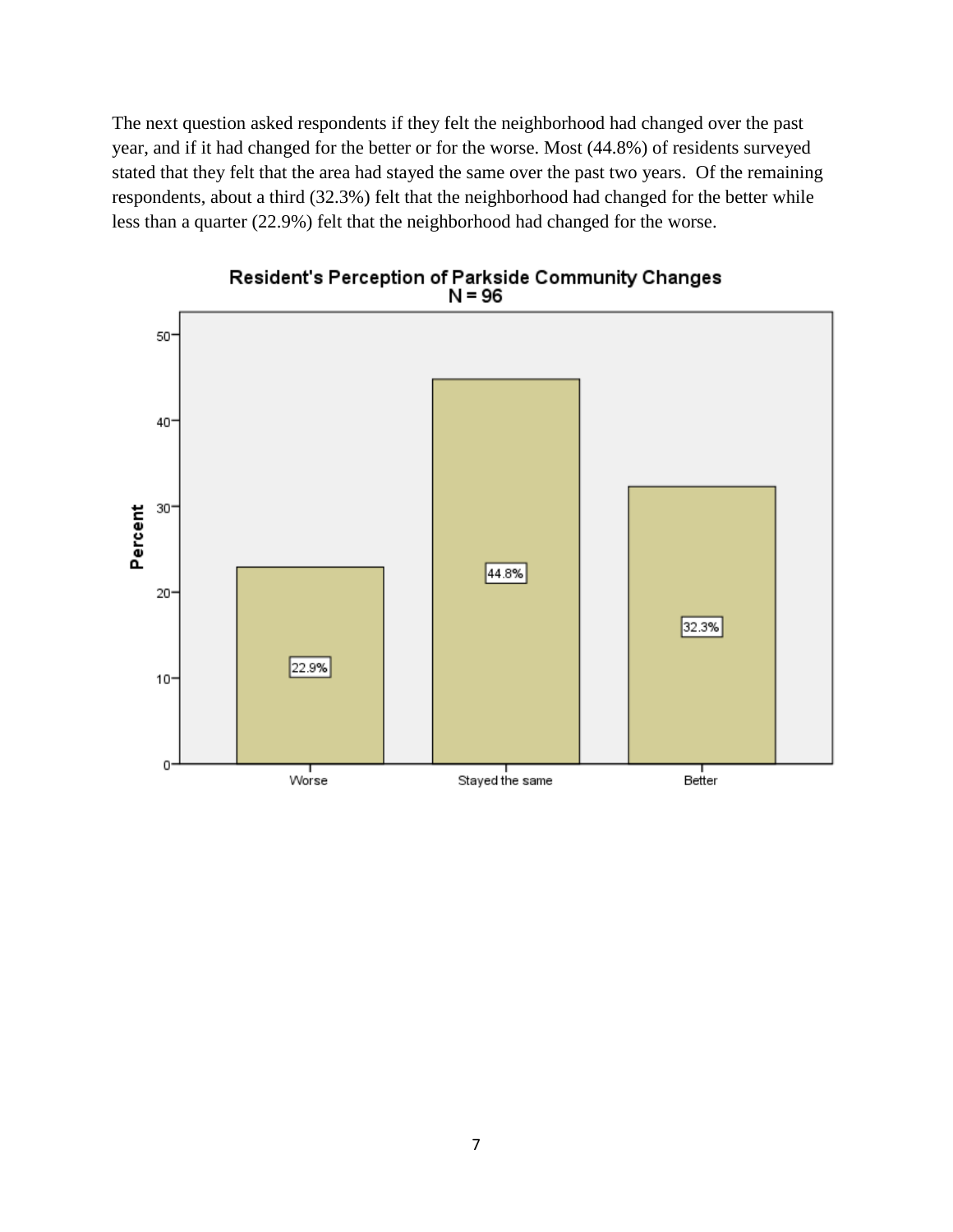The next question asked respondents how satisfied they were with the services offered to them by law enforcement officers. Eighty-six respondents answered the question, with 43.9% of respondents reporting that they were satisfied with the quality of service given to them by law enforcement officers and 37.8% reported that they were very satisfied, totaling 81.5% who were satisfied with the service provided. That being said, there were still a number of respondents who were dissatisfied (11.2%) or very dissatisfied (7.1%) with the services provided to them, totaling 18.3% who were dissatisfied. Many of those who voiced dissatisfaction cited a feeling of a lack of police presence.



Resident Satisfaction with Law Enforcement Services  $N = 98$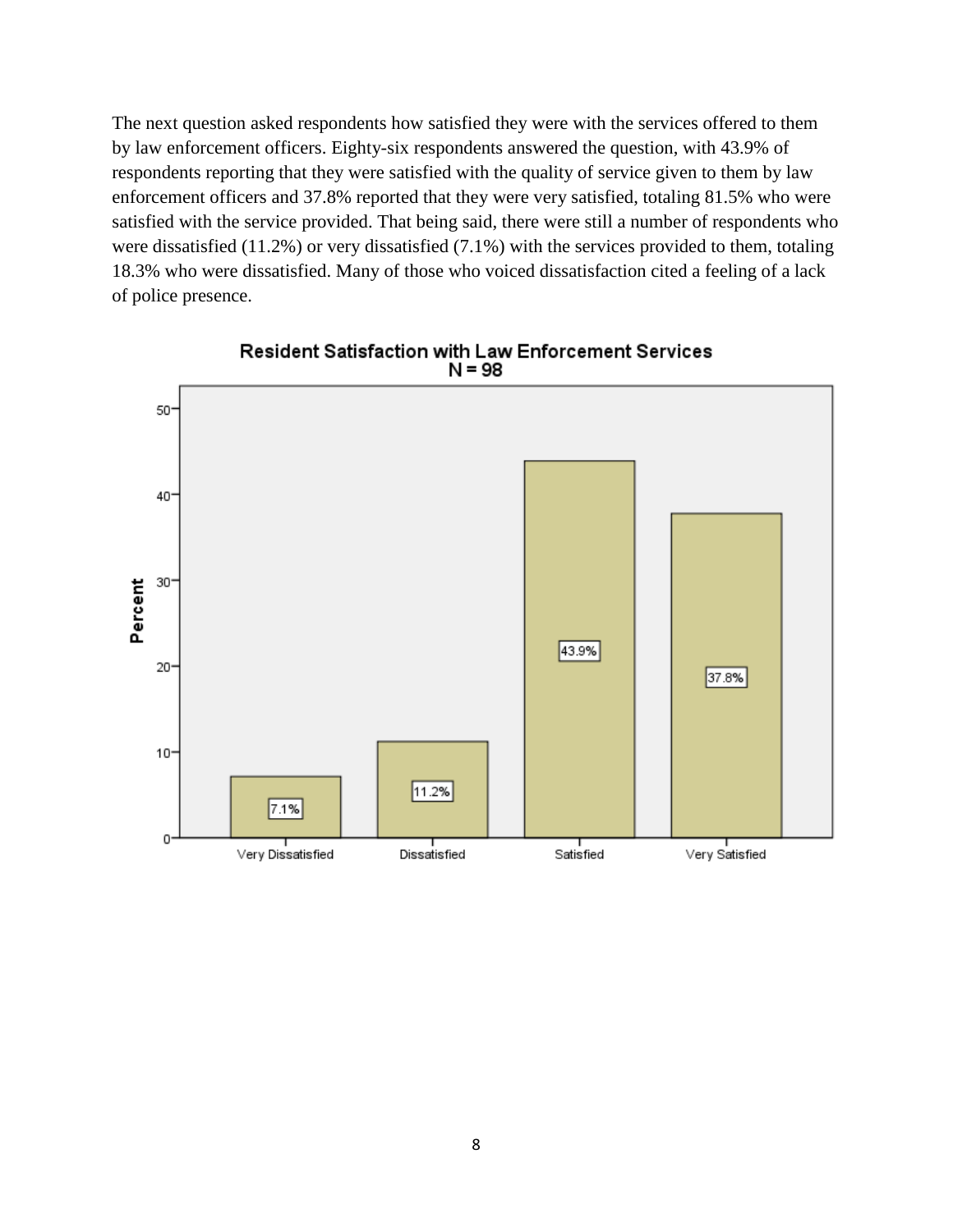The next question asked residents to list the one thing they liked most in the Parkside community. This question was open-ended, meaning that the residents were not limited as to what they could respond. For the few residents who listed multiple responses, the first response was chosen. Residents reported that they liked that the area was quiet or peaceful most of the time (36.0%), that the area had a nice and maintained park (24.0%), and that they felt the nearby school (School No. 33) made the neighborhood nicer (7.0%).

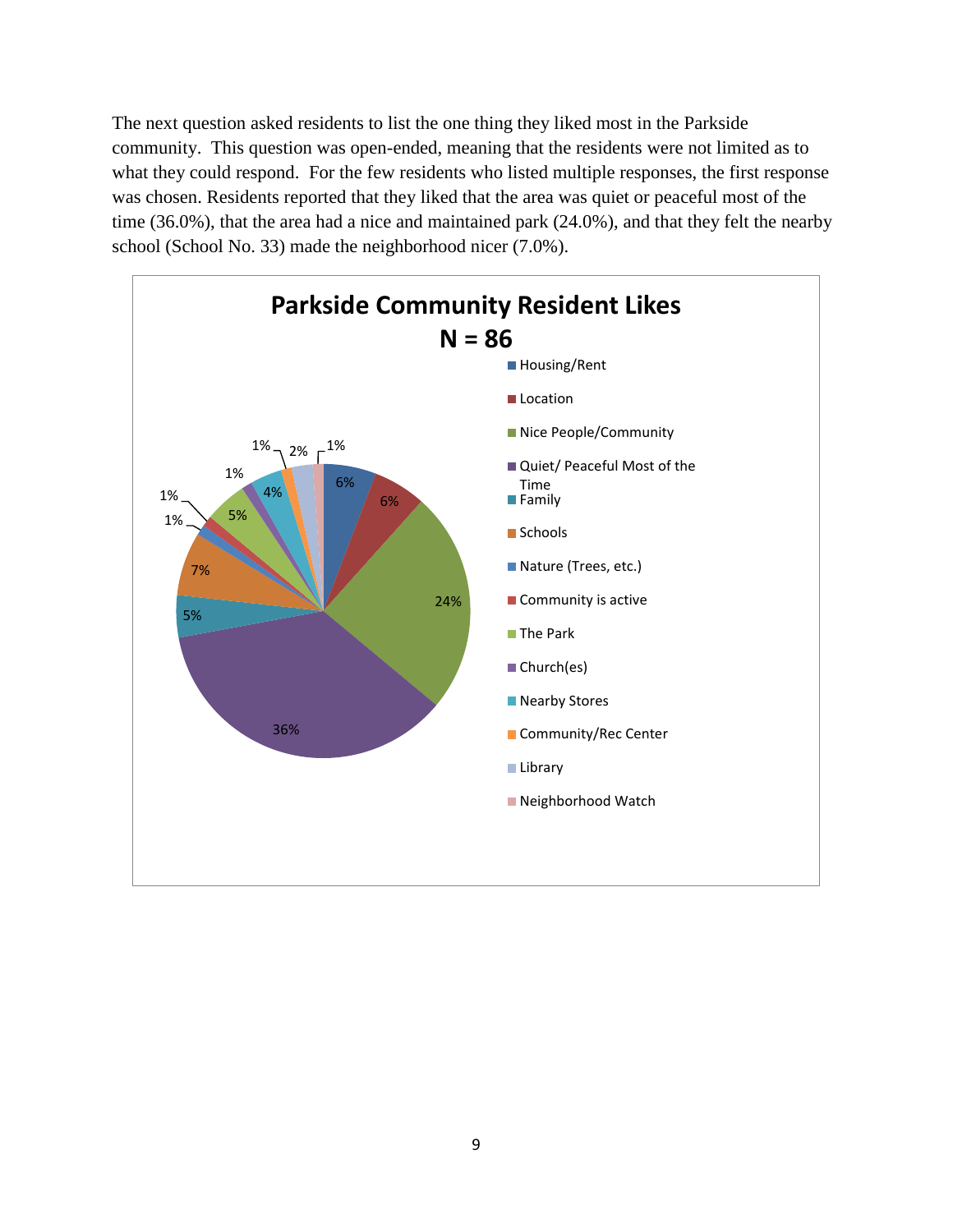The next question asked residents to list up to three concerns that they had in the Parkside community. In this survey, the respondents were also asked to list these concerns in ranked order. The highest concerns listed by the Parkside community will be discussed first. The top three concerns that received the largest number of responses across all 3 questions will be reported in the conclusion.

For the resident's highest listed concerns, 16.9% reported that drugs were their primary concern. Gun violence was a primary concern of 11.3% of the residents surveyed, and 8.5% of residents surveyed reported that they were concerned with noise in the area.

|                                               | <b>Highest Concerns for Parkside Community Residents</b> |               |
|-----------------------------------------------|----------------------------------------------------------|---------------|
|                                               | Frequency                                                | Valid Percent |
| Drugs                                         | 12                                                       | 16.9          |
| Gun violence                                  | $\overline{7}$                                           | 9.9           |
| Noise                                         | 6                                                        | 8.5           |
| General Crime rates/Increasing crime<br>rates | 6                                                        | 8.5           |
| <b>Burglary</b>                               | 5                                                        | 7.0           |
| Unsupervised Young People/Loitering           | 5                                                        | 7.0           |
| Safety                                        | 5                                                        | 7.0           |
| Neighborhood Cleanliness                      | 3                                                        | 4.2           |
| Violence                                      | 3                                                        | 4.2           |
| Housing Issues/Vacant Lots                    | 3                                                        | 4.2           |
| Gangs                                         | $\overline{2}$                                           | 2.8           |
| Robbery                                       | $\overline{2}$                                           | 2.8           |
| Failing/Closing Schools                       | $\overline{2}$                                           | 2.8           |
| Car Traffic                                   | $\overline{2}$                                           | 2.8           |
| Speeding                                      | $\overline{2}$                                           | 2.8           |
| Lack of police presence                       | 1                                                        | 1.4           |
| Youth safety                                  | 1                                                        | 1.4           |
| <b>Lack of Social Cohesion</b>                | 1                                                        | 1.4           |
| <b>Nosey Neighbors</b>                        | 1                                                        | 1.4           |
| Renters                                       | 1                                                        | 1.4           |
| Sex offenders/predators                       | 1                                                        | 1.4           |
| Total                                         | 71                                                       | 100.0         |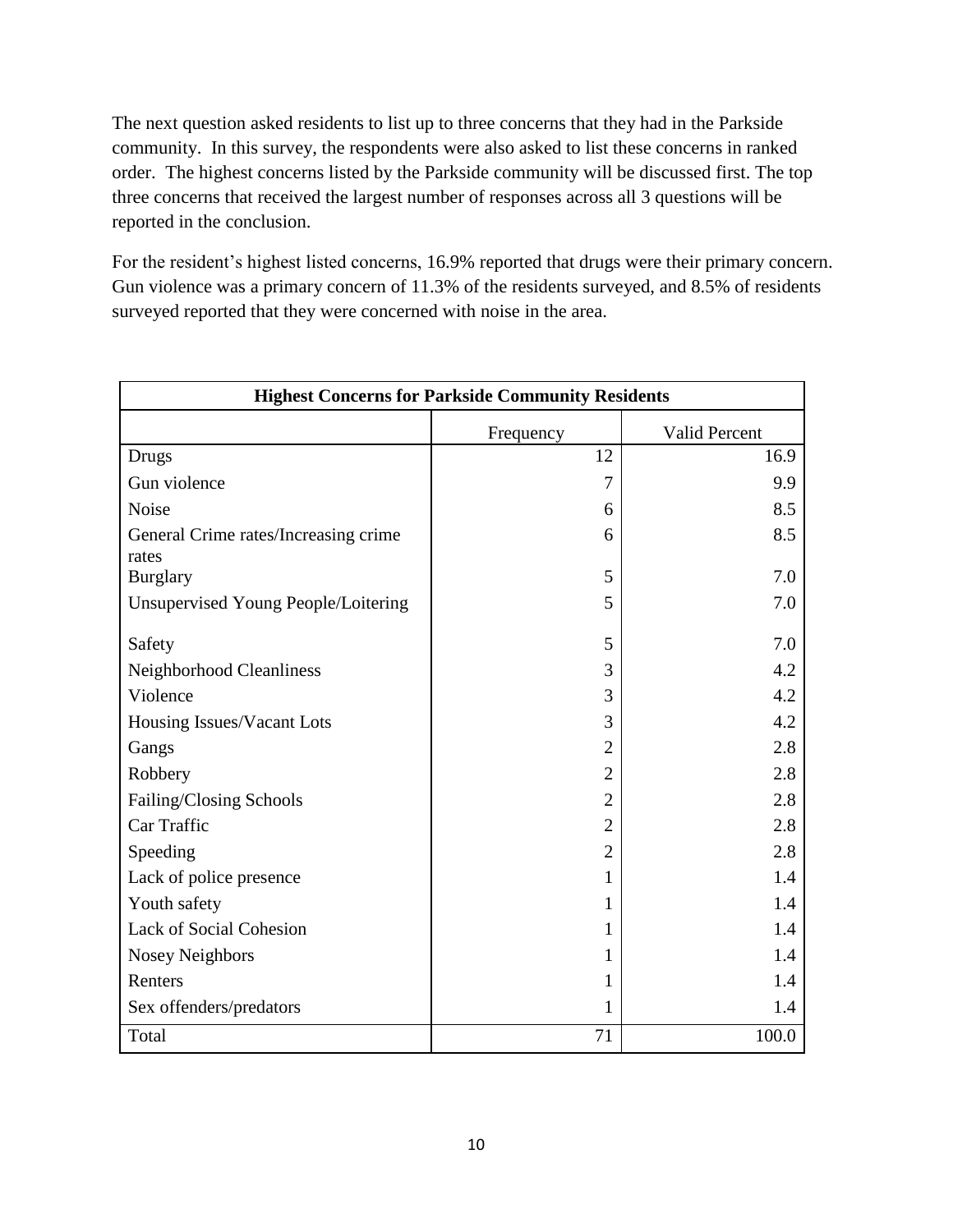Of the 57 residents who reported a second highest concern, 15.8% reported that they were concerned with unsupervised youth and people loitering in the area. Residents also reported that they were concerned with violence in the area (14.0%) and noise in the neighborhood (12.3%). Because of the ranking system in the survey, those respondents who left only one concern, captured in the previous graph, were reported as having no second or third concern. These individuals were also coded as 'none', and were excluded from the table below.

| <b>Second Highest Concerns for Parkside Community Residents</b> |                |               |  |  |  |  |  |  |  |
|-----------------------------------------------------------------|----------------|---------------|--|--|--|--|--|--|--|
|                                                                 | Frequency      | Valid Percent |  |  |  |  |  |  |  |
| <b>Unsupervised Young</b>                                       | 9              | 15.8          |  |  |  |  |  |  |  |
| People/Loitering                                                |                |               |  |  |  |  |  |  |  |
| Violence                                                        | 8              | 14.0          |  |  |  |  |  |  |  |
| Noise                                                           | 7              | 12.3          |  |  |  |  |  |  |  |
| Neighborhood Cleanliness                                        | 5              | 8.8           |  |  |  |  |  |  |  |
| Safety                                                          | 4              | 7.0           |  |  |  |  |  |  |  |
| <b>Burglary</b>                                                 | 3              | 5.3           |  |  |  |  |  |  |  |
| Car Traffic                                                     | 3              | 5.3           |  |  |  |  |  |  |  |
| Speeding                                                        | 3              | 5.3           |  |  |  |  |  |  |  |
| <b>Drugs</b>                                                    | 2              | 3.5           |  |  |  |  |  |  |  |
| Youth safety                                                    | $\overline{2}$ | 3.5           |  |  |  |  |  |  |  |
| Lack of Social Cohesion                                         | $\overline{2}$ | 3.5           |  |  |  |  |  |  |  |
| Sex offenders/predators                                         | $\overline{2}$ | 3.5           |  |  |  |  |  |  |  |
| People in area                                                  |                | 1.8           |  |  |  |  |  |  |  |
| Prostitution                                                    |                | 1.8           |  |  |  |  |  |  |  |
| Dogs                                                            |                | 1.8           |  |  |  |  |  |  |  |
| Housing Issues/Vacant Lots                                      |                | 1.8           |  |  |  |  |  |  |  |
| Gun violence                                                    |                | 1.8           |  |  |  |  |  |  |  |
| Renters                                                         |                | 1.8           |  |  |  |  |  |  |  |
| The Bar                                                         | 1              | 1.8           |  |  |  |  |  |  |  |
| Total                                                           | 57             | 100.0         |  |  |  |  |  |  |  |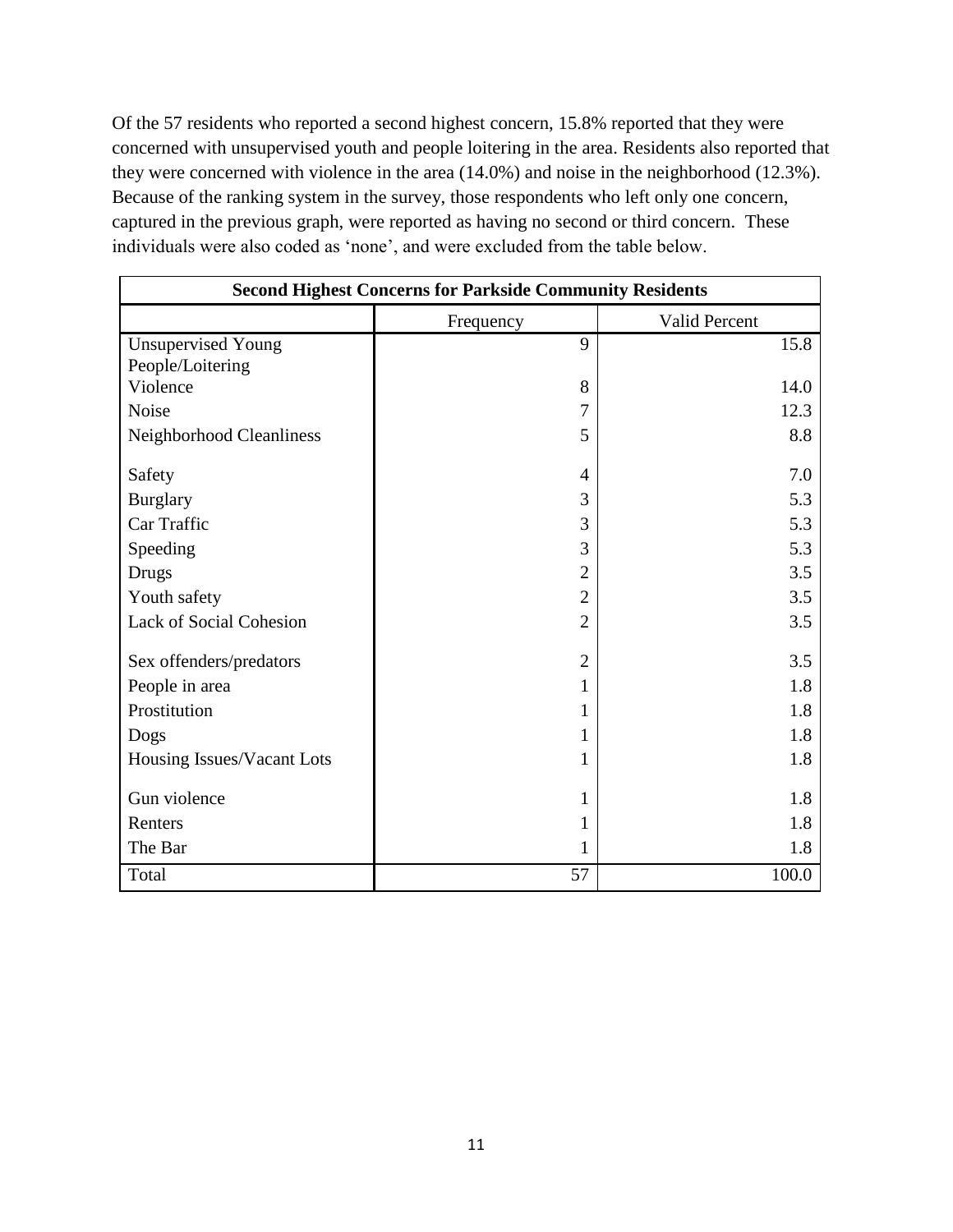| <b>Third Highest Concerns for Parkside Community Residents</b> |                |                      |  |  |  |  |  |  |  |
|----------------------------------------------------------------|----------------|----------------------|--|--|--|--|--|--|--|
|                                                                | Frequency      | <b>Valid Percent</b> |  |  |  |  |  |  |  |
| <b>Unsupervised Young</b>                                      | 5              | 19.2                 |  |  |  |  |  |  |  |
| People/Loitering                                               |                |                      |  |  |  |  |  |  |  |
| Neighborhood Cleanliness                                       | 3              | 11.5                 |  |  |  |  |  |  |  |
| Lack of police presence                                        | $\overline{2}$ | 7.7                  |  |  |  |  |  |  |  |
| Safety                                                         | $\overline{2}$ | 7.7                  |  |  |  |  |  |  |  |
| Violence                                                       | $\overline{2}$ | 7.7                  |  |  |  |  |  |  |  |
| Gangs                                                          |                | 3.8                  |  |  |  |  |  |  |  |
| <b>Burglary</b>                                                |                | 3.8                  |  |  |  |  |  |  |  |
| Robbery                                                        |                | 3.8                  |  |  |  |  |  |  |  |
| Housing Issues/Vacant Lots                                     | 1              | 3.8                  |  |  |  |  |  |  |  |
| Slumlords/Absentee Landlords                                   | 1              | 3.8                  |  |  |  |  |  |  |  |
| Car Traffic                                                    | 1              | 3.8                  |  |  |  |  |  |  |  |
| Speeding                                                       | 1              | 3.8                  |  |  |  |  |  |  |  |
| Noise                                                          |                | 3.8                  |  |  |  |  |  |  |  |
| <b>Corner Store</b>                                            |                | 3.8                  |  |  |  |  |  |  |  |
| Outsiders                                                      |                | 3.8                  |  |  |  |  |  |  |  |
| Poor Lighting                                                  |                | 3.8                  |  |  |  |  |  |  |  |
| Gun violence                                                   |                | 3.8                  |  |  |  |  |  |  |  |
| Total                                                          | 26             | 100.0                |  |  |  |  |  |  |  |

Only 25.2% of respondents reported a third concern. These are listed in the table below; 77 did not report a third concern, and were thus excluded from the table below.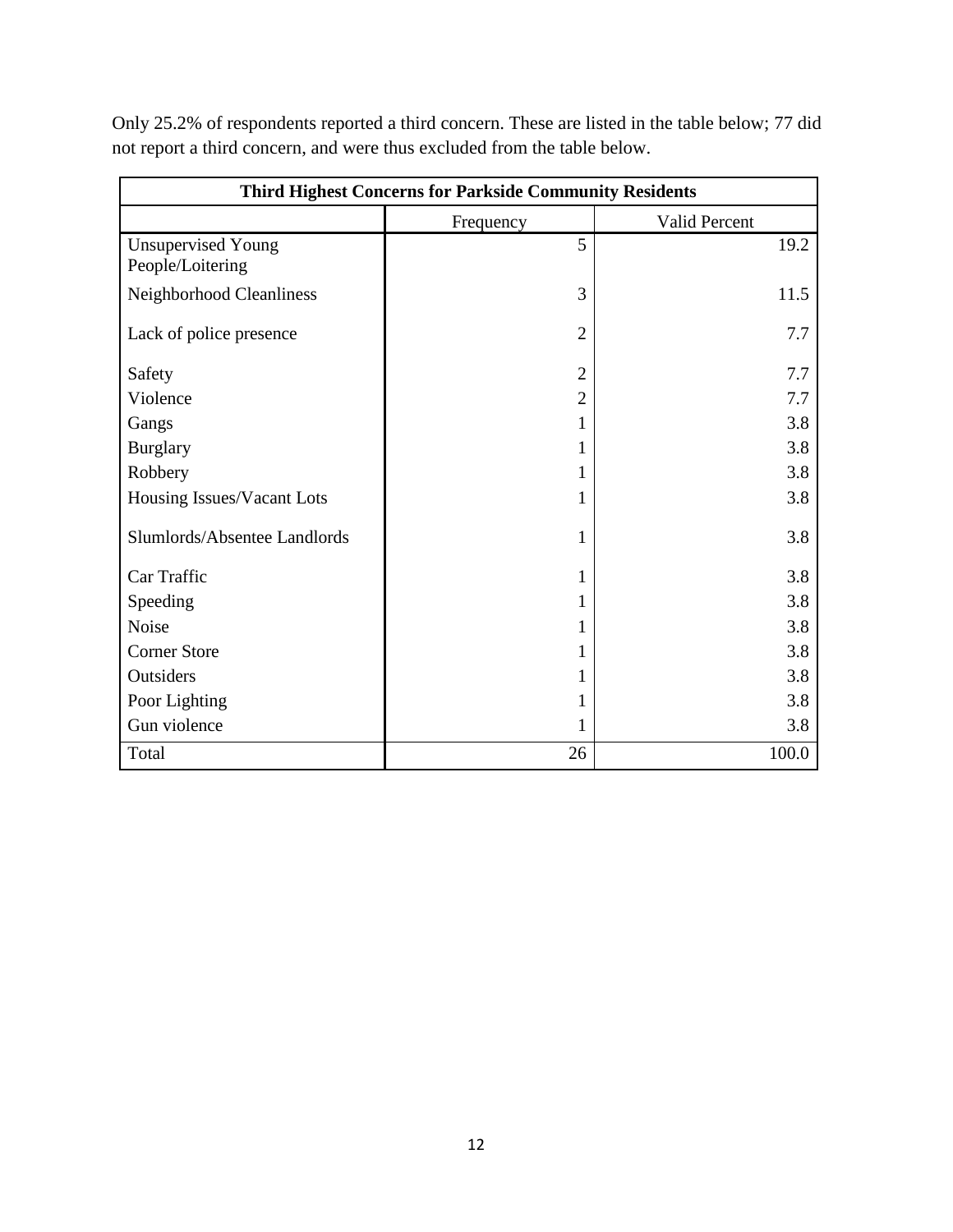The next question asked respondents if there were any specific requests in the Parkside community. A total of 46 requests were made, with the most frequently made requests being increased community and resident involvement (48.3%), the formation or increased participation in a Community Watch group (11.7%), and dealing with traffic and roadways in the area (10.0%). The remainder of the residents' responses are listed on the table below.

| <b>Requests from Parkside Community</b> |                |                      |  |  |  |  |  |  |  |
|-----------------------------------------|----------------|----------------------|--|--|--|--|--|--|--|
|                                         | Frequency      | <b>Valid Percent</b> |  |  |  |  |  |  |  |
| Community/Resident involvement          | 29             | 48.3                 |  |  |  |  |  |  |  |
| <b>Community Watch</b>                  | 7              | 11.7                 |  |  |  |  |  |  |  |
| Traffic/Roadways                        | 6              | 10.0                 |  |  |  |  |  |  |  |
| More Police                             | 5              | 8.3                  |  |  |  |  |  |  |  |
| Housing/Maintenance                     | $\overline{2}$ | 3.3                  |  |  |  |  |  |  |  |
| More parental involvement               | $\mathfrak{D}$ | 3.3                  |  |  |  |  |  |  |  |
| Fix issues with bar                     | $\mathfrak{D}$ | 3.3                  |  |  |  |  |  |  |  |
| Drugs                                   |                | 1.7                  |  |  |  |  |  |  |  |
| Recreational Activities/Jobs for Youth  |                | 1.7                  |  |  |  |  |  |  |  |
| Garbage on streets                      |                | 1.7                  |  |  |  |  |  |  |  |
| Youth safety                            |                | 1.7                  |  |  |  |  |  |  |  |
| Curfew                                  |                | 1.7                  |  |  |  |  |  |  |  |
| Clean up area                           |                | 1.7                  |  |  |  |  |  |  |  |
| Community policing                      |                | 1.7                  |  |  |  |  |  |  |  |
| Total                                   | 60             | 100.0                |  |  |  |  |  |  |  |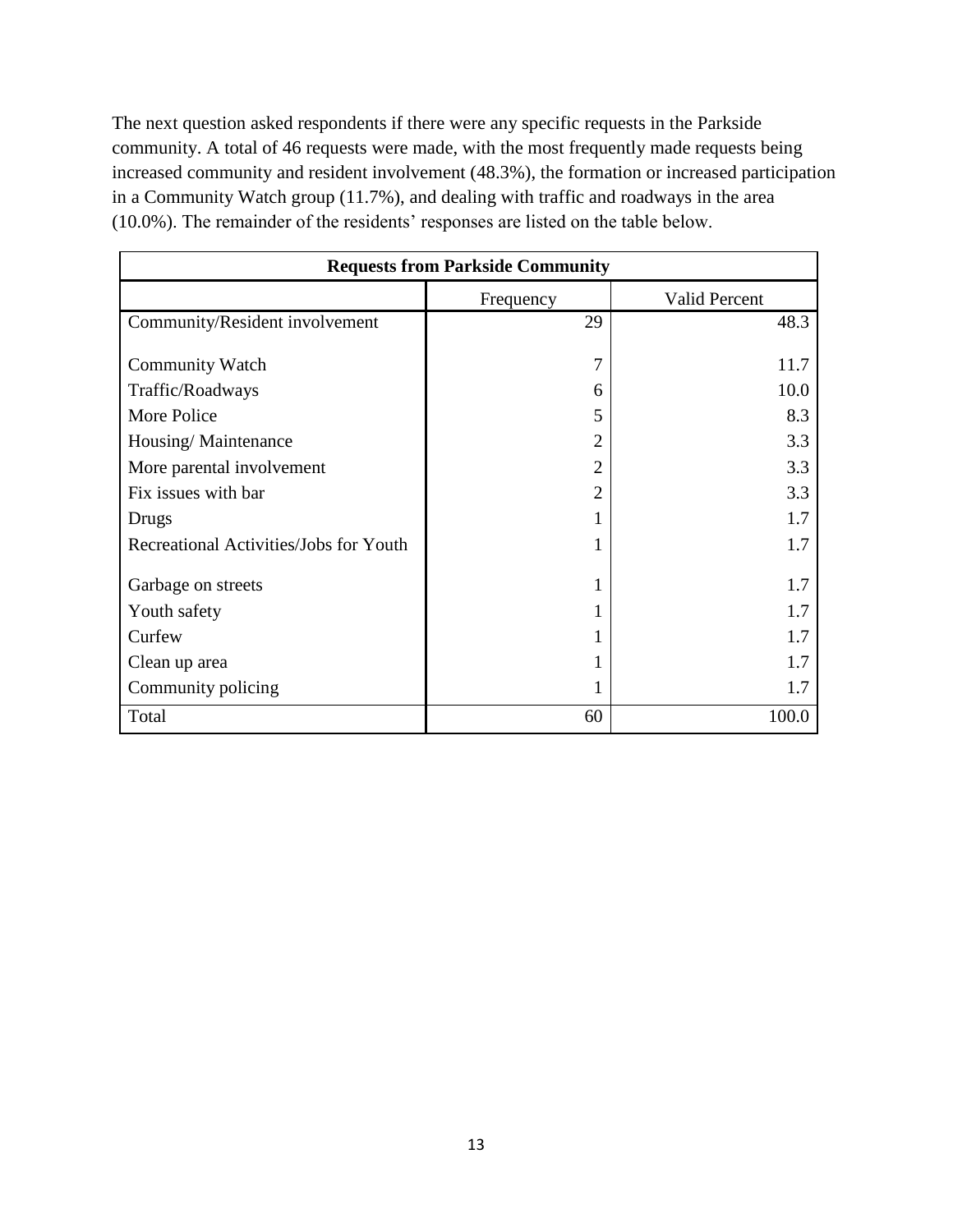The next question asked respondents if they had anything specific to tell the police. Because this question was open-ended, it is difficult to accurately quantify the majority of these statements. However, these anecdotes can provide interesting insight into how the members of the Parkside community think and feel about police, crime, community, and quality of life issues in their neighborhood.

With regard to specific statements for police, 48 of the 103 residents left a response. Of those, none reported specific crimes or criminal behaviors. A number of respondents felt that the police did a good job responding to and handling requests for service from the community, but also felt that the police should have a more visible presence in the neighborhood, that police response times could be improved and that the community could use better traffic enforcement.

#### **Bivariate Analysis**

Bivariate Analysis is the analysis of the relationship between two variables. By using a Crosstab, it is possible to examine subsets of the population surveyed and the relationship between variables such as how long respondents have lived in the neighborhood, how happy respondents are within the neighborhood, if respondents own or rent, and if respondents believe they will be living in the area within two years. Using the crosstabs, tables displaying these relationships were created and can be found in the Appendices. Pearson's Rs were also run alongside the crosstabs to determine the nature and significance of any observed relationships. It should be noted that a Chi-square test was run on each crosstab, and it was determined that the responses to all questions examined in the crosstabs were not random.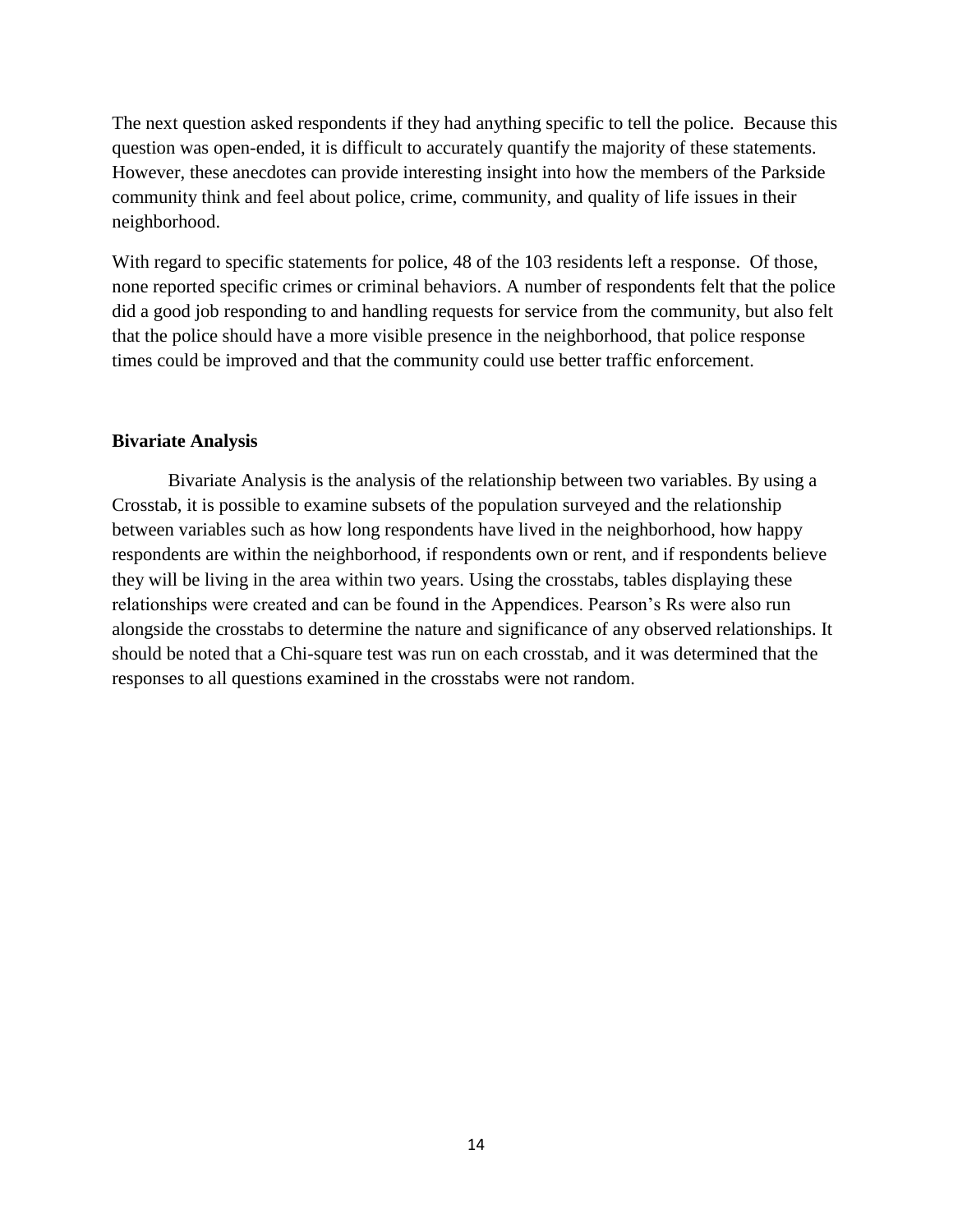|                             |                 |        |        | How many years have you lived in the area? |         |          |          |          |        |  |
|-----------------------------|-----------------|--------|--------|--------------------------------------------|---------|----------|----------|----------|--------|--|
|                             |                 |        |        |                                            |         |          |          | 31       |        |  |
|                             |                 |        | Less   | 3 to 5                                     | 6 to 10 | 11 to 20 | 21 to 30 | years or |        |  |
|                             |                 | than 3 | vears  | vears                                      | vears   | vears    | longer   | Total    |        |  |
| How happy<br>are you living | Very<br>Unhappy | %      | 2.3%   | $0.0\%$                                    | 0.0%    | $0.0\%$  | $0.0\%$  | 0.0%     | 1.0%   |  |
| in this<br>neighborhood?    | Unhappy         | %      | 16.3%  | 14.3%                                      | 8.3%    | 5.6%     | 20.0%    | 10.0%    | 12.7%  |  |
|                             | Happy           | %      | 60.5%  | 42.9%                                      | 33.3%   | 50.0%    | 40.0%    | 60.0%    | 52.0%  |  |
|                             | Very<br>Happy   | %      | 20.9%  | 42.9%                                      | 58.3%   | 44.4%    | 40.0%    | 30.0%    | 34.3%  |  |
| Total                       |                 | %      | 100.0% | 100.0%                                     | 100.0%  | 100.0%   | 100.0%   | 100.0%   | 100.0% |  |

**Relationship between how long residents have lived in the area and how happy they are**

First, the level of happiness of residents was cross tabbed with how long residents had lived in the neighborhood. Those who had lived in the neighborhood longer were more likely to report being happier. A Pearson's R (Appendix A) was run to see the strength and significance of this relationship, which was found to be a weak positive relationship which was statistically insignificant (Appendix A).

**Relationship between how long residents have lived in the area and if they own their property or rent**

|                      |       |   |                |                 |                  | How many years have you lived in the area? |                   |                       |        |
|----------------------|-------|---|----------------|-----------------|------------------|--------------------------------------------|-------------------|-----------------------|--------|
|                      |       |   | Less than<br>3 | 3 to 5<br>vears | 6 to 10<br>years | 11 to 20<br>years                          | 21 to 30<br>vears | 31 years or<br>longer | Total  |
| Do you<br>own the    | Rent  | % | 88.4%          | 69.2%           | 50.0%            | 42.1%                                      | 20.0%             | 30.0%                 | 64.0%  |
| property or<br>rent? | Own   | % | 11.6%          | 30.8%           | 50.0%            | 57.9%                                      | 80.0%             | 70.0%                 | 36.0%  |
|                      | Total | % | 100.0%         | 100.0%          | 100.0%           | 100.0%                                     | 100.0%            | 100.0%                | 100.0% |

Next, the living situation of residents was cross tabbed with how long residents had lived in the neighborhood. It was found that there was a moderate positive relationship between those who had lived in the neighborhood longer and those who owned property, meaning the longer that residents lived in the neighborhood the more likely they were to own property. This relationship was found to be statistically significant at the 0.01 level (Appendix B).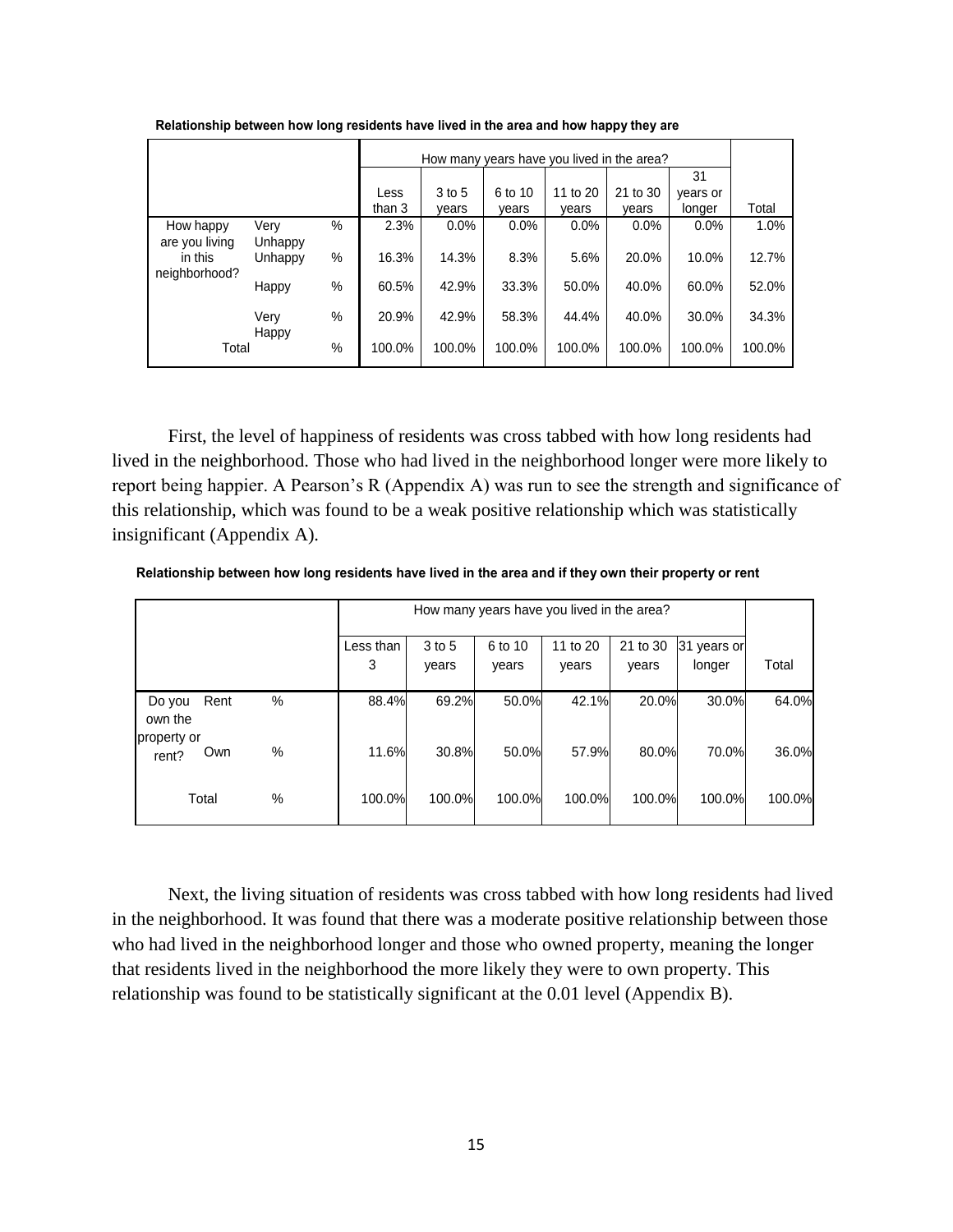|                              |               |      |                |                 |                  | How many years have you lived in the area? |                   |                       |        |
|------------------------------|---------------|------|----------------|-----------------|------------------|--------------------------------------------|-------------------|-----------------------|--------|
|                              |               |      | Less<br>than 3 | 3 to 5<br>vears | 6 to 10<br>vears | 11 to 20<br>vears                          | 21 to 30<br>years | 31 years<br>or longer | Total  |
| How<br>likely are            | Not<br>Likely | $\%$ | 29.3%          | 14.3%           | 18.2%            | 5.3%                                       | 20.0%             | 20.0%                 | 20.0%  |
| you to be<br>living in       | Unsure        | %    | 19.5%          | 28.6%           | 0.0%             | 21.1%                                      | $0.0\%$           | $0.0\%$               | 16.0%  |
| the area<br>in two<br>years? | Likelv        | %    | 51.2%          | 57.1%           | 81.8%            | 73.7%                                      | 80.0%             | 80.0%                 | 64.0%  |
|                              | Total         | $\%$ | 100.0%         | 100.0%          | 100.0%           | 100.0%                                     | 100.0%            | 100.0%                | 100.0% |

**Relationship between how long residents have lived in the neighborhood and how likely they are to be living there in two years**

The likelihood that residents would be living in the neighborhood in two years was cross tabbed with how long residents had lived in the neighborhood. It was found that there was a statistically insignificant weak positive relationship between the two (Appendix C), meaning that those who had lived in the area longer were more likely to say that they would live in the area in two years.

**Relationship between how long residents have lived in the neighborhood and their feelings on how the neighborhood has changed**

|                                                                                            |                    |      | How many years have you lived in the area? |                     |                  |                   |                   |                          |           |  |  |
|--------------------------------------------------------------------------------------------|--------------------|------|--------------------------------------------|---------------------|------------------|-------------------|-------------------|--------------------------|-----------|--|--|
|                                                                                            |                    |      | Less<br>than 3                             | $3$ to $5$<br>vears | 6 to 10<br>years | 11 to 20<br>years | 21 to 30<br>vears | 31<br>years or<br>longer | Total     |  |  |
| Over the past<br>two years, would                                                          | Worse              | $\%$ | 18.4%                                      | 21.4%               | 16.7%            | 11.8%             | 60.0%             | 50.0%                    | 22.9%     |  |  |
| you say that the<br>neighborhood<br>has gotten<br>worse, better, or<br>stayed the<br>same? | Stayed<br>the same | %    | 50.0%                                      | 50.0%               | 58.3%            | 47.1%             | 20.0%             | 10.0%                    | 44.8%     |  |  |
|                                                                                            | <b>Better</b>      | %    | 31.6%                                      | 28.6%               | 25.0%            | 41.2%             | 20.0%             | 40.0%                    | 32.3%     |  |  |
| Total                                                                                      |                    | %    | 100.0%                                     | 100.0%              | 100.0%           | 100.0%            | 100.0%            | 100.0%                   | $100.0\%$ |  |  |

The perception of neighborhood change over the past year was cross tabbed with how long residents had lived in the neighborhood. It was found that there was a negligible relationship, which was found to be statistically insignificant (Appendix D).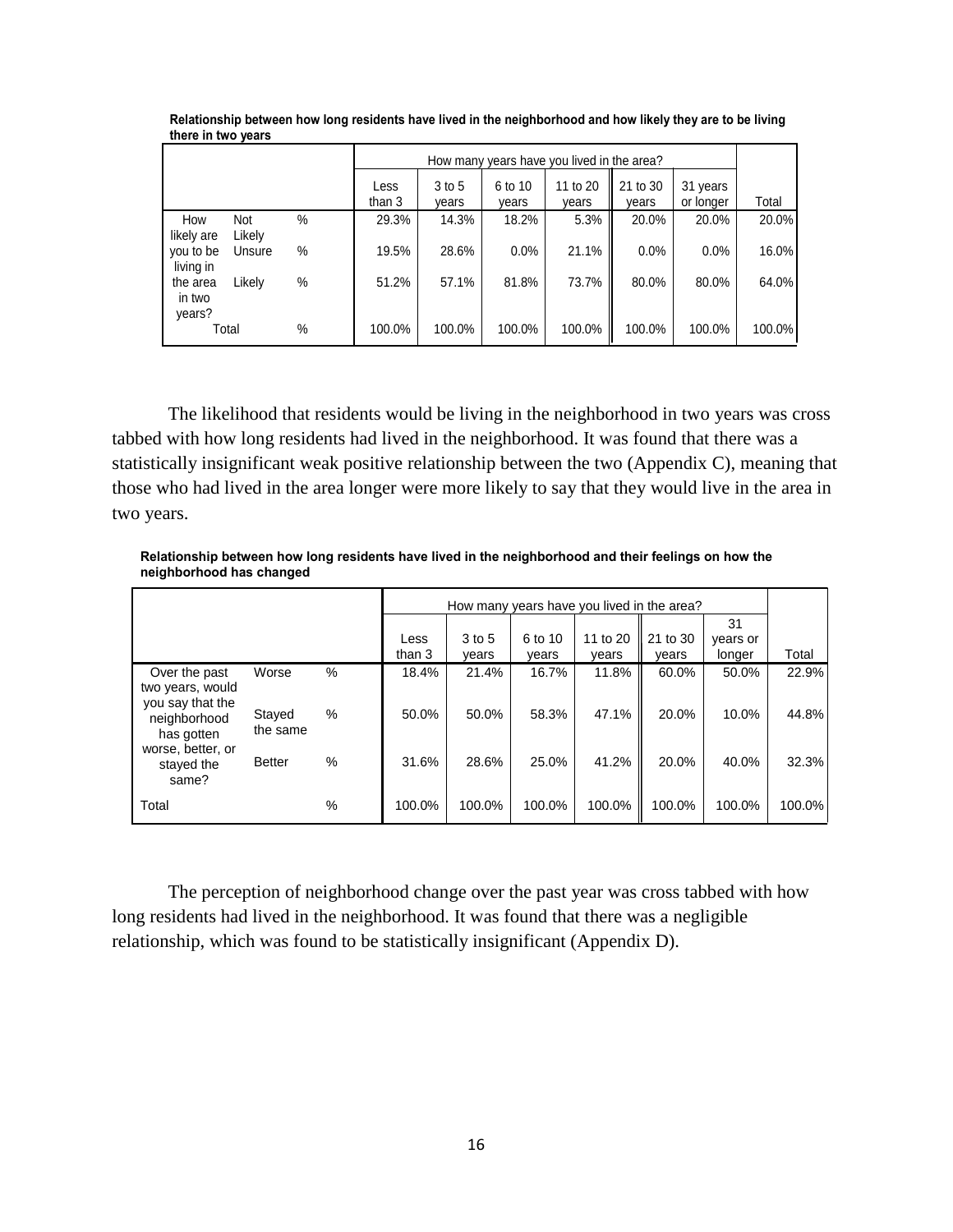|                          |                                           |          | How happy are you living in this neighborhood? | Total   |         |               |         |
|--------------------------|-------------------------------------------|----------|------------------------------------------------|---------|---------|---------------|---------|
|                          |                                           |          | Very<br>Unhappy                                | Unhappy | Happy   | Very<br>Happy |         |
| How likely<br>are you to | Not Likely                                | %        | 100.00%                                        | 50.00%  | 19.60%  | 8.60%         | 20.20%  |
| be living in             | %<br>Unsure<br>the area in<br>Likely<br>% | $0.00\%$ | 41.70%                                         | 15.70%  | 5.70%   | 15.20%        |         |
| two years?               |                                           | $0.00\%$ | 8.30%                                          | 64.70%  | 85.70%  | 64.60%        |         |
| Total                    |                                           | %        | 100.00%                                        | 100.00% | 100.00% | 100.00%       | 100.00% |

**Relationship between how happy residents are living in the neighborhood and how likely they are to be living there in two years**

The likelihood that residents would be living in the neighborhood in two years was cross tabbed with how happy residents reported being in the neighborhood. It was found that there was a moderate positive relationship between the two, meaning that those who reported that they were happy in the neighborhood were more likely to report that they would be there in two years. This relationship was found to be significant at the 0.01 level (Appendix E).

**Relationship between how happy residents are and their feelings on how the neighborhood has changed**

|                                                                                                      |                    |      |                 |         | How happy are you living in this<br>neighborhood? |               |         |  |  |  |
|------------------------------------------------------------------------------------------------------|--------------------|------|-----------------|---------|---------------------------------------------------|---------------|---------|--|--|--|
|                                                                                                      |                    |      | Very<br>Unhappy | Unhappy | Happy                                             | Very<br>Happy |         |  |  |  |
| Over the past two                                                                                    | Worse              | $\%$ | 100.00%         | 83.30%  | 10.40%                                            | 17.60%        | 23.20%  |  |  |  |
| years, would you<br>say that the<br>neighborhood has<br>gotten worse, better,<br>or stayed the same? | Stayed<br>the same | %    | 0.00%           | 8.30%   | 47.90%                                            | 52.90%        | 44.20%  |  |  |  |
|                                                                                                      | <b>Better</b>      | %    | 0.00%           | 8.30%   | 41.70%                                            | 29.40%        | 32.60%  |  |  |  |
| Total                                                                                                |                    | %    | 100.00%         | 100.00% | 100.00%                                           | 100.00%       | 100.00% |  |  |  |

The perception of neighborhood change over the past year was cross tabbed with how happy residents reported being in the neighborhood. It was found that there was a weak positve relation between the two, and that this relationship was statistically significant at the 0.01 level(Appendix F), meaning that happier respondents were more likely to view the changes in the neighborhood as positive.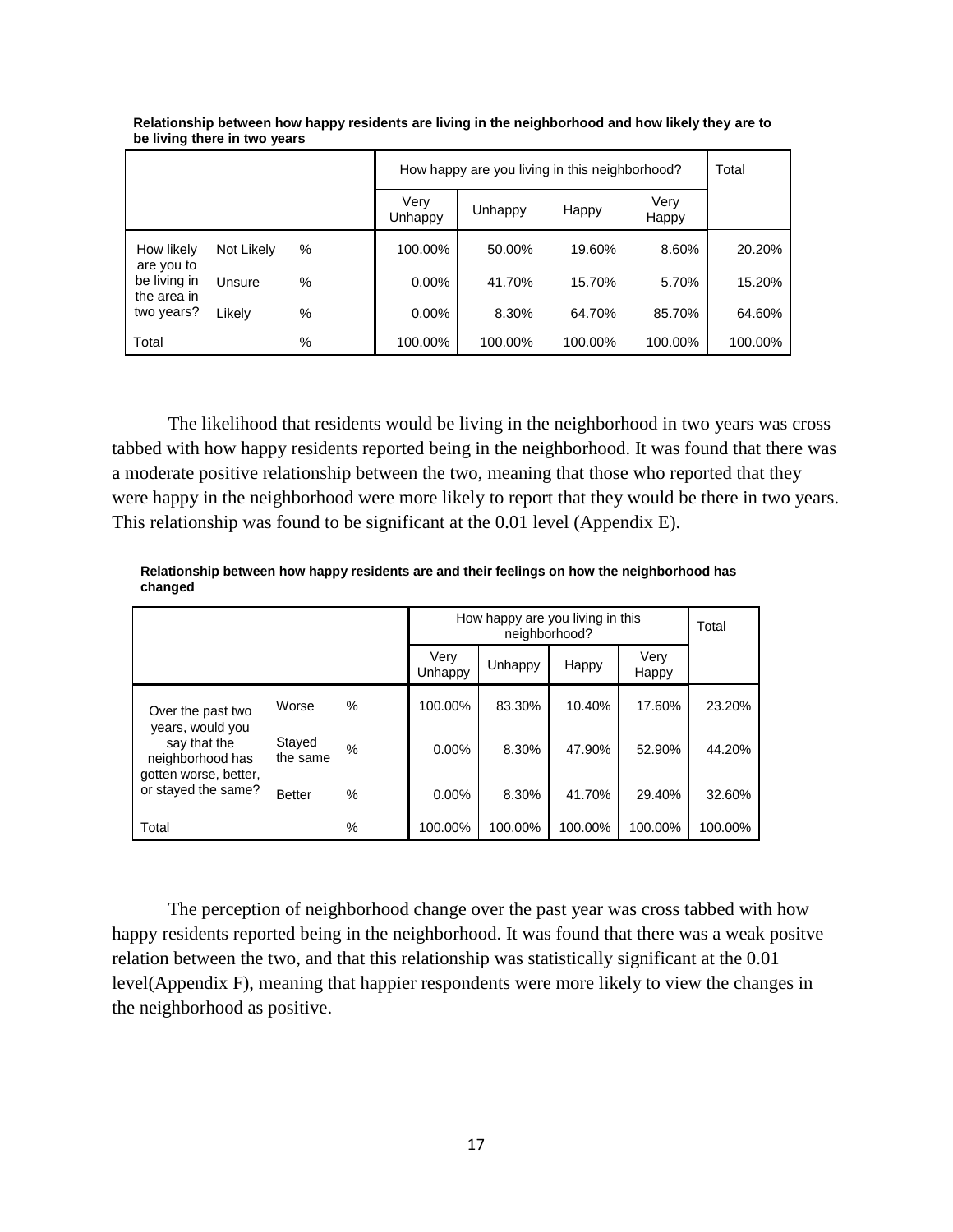|                                  |      |      |            | How likely are you to be living in the area in two<br>years? |         |         |  |  |
|----------------------------------|------|------|------------|--------------------------------------------------------------|---------|---------|--|--|
|                                  |      |      | Not Likely | Unsure                                                       | Likely  |         |  |  |
| Do you own the property or rent? | Rent | %    | 85.00%     | 75.00%                                                       | 54.10%  | 63.90%  |  |  |
|                                  | Own  | $\%$ | 15.00%     | 25.00%                                                       | 45.90%  | 36.10%  |  |  |
| Total                            |      | %    | 100.00%    | 100.00%                                                      | 100.00% | 100.00% |  |  |

#### **Relationship between if residents own property and how likely they are to be living there in two years**

Finally, whether the respondents owned the property or rented was cross tabbed with how likely they were to be living in the neighborhood in two years. The Pearson's R revealed that there was a statistically significant weak positive relationship between the two (Appendix G), meaning that those who owned their property were more likely to report that they would be in the area in two years.

#### **Conclusion**

Project TIPS was implemented around Parkside Avenue in Rochester, New York, both to show support for the neighborhood, and to investigate community members' concerns and desires for their neighborhood. Overall, survey respondents reported being relatively new to the area (41.7% reported that they had been in the area for less than 3 years), and more than half of those surveyed reported renting their property (62.1%). Despite the majority of residents being relatively new to the area, respondents reported a high level of happiness (86.3% reported that they were happy or very happy) along with a high level of satisfaction with the services provided by law enforcement officers in the area (81.7% reported that they were satisfied or very satisfied).

When asked about their problems and concerns about the area, 19 respondents (18.4% of those surveyed) reported that they were concerned with youth loitering and hanging out around the area as a primary, secondary or tertiary concern. The next highest reported concern was drugs and noise (both had 14 respondents or 13.6% report these two as one of their concerns), followed by concerns about violence (13 respondents or 10.3% reported violence as one of their concerns).

While the vast majority of residents were satisfied with the services provided to them by law enforcement, a number of respondents felt that an increase in police presence would be helpful and that police response times could be cut down.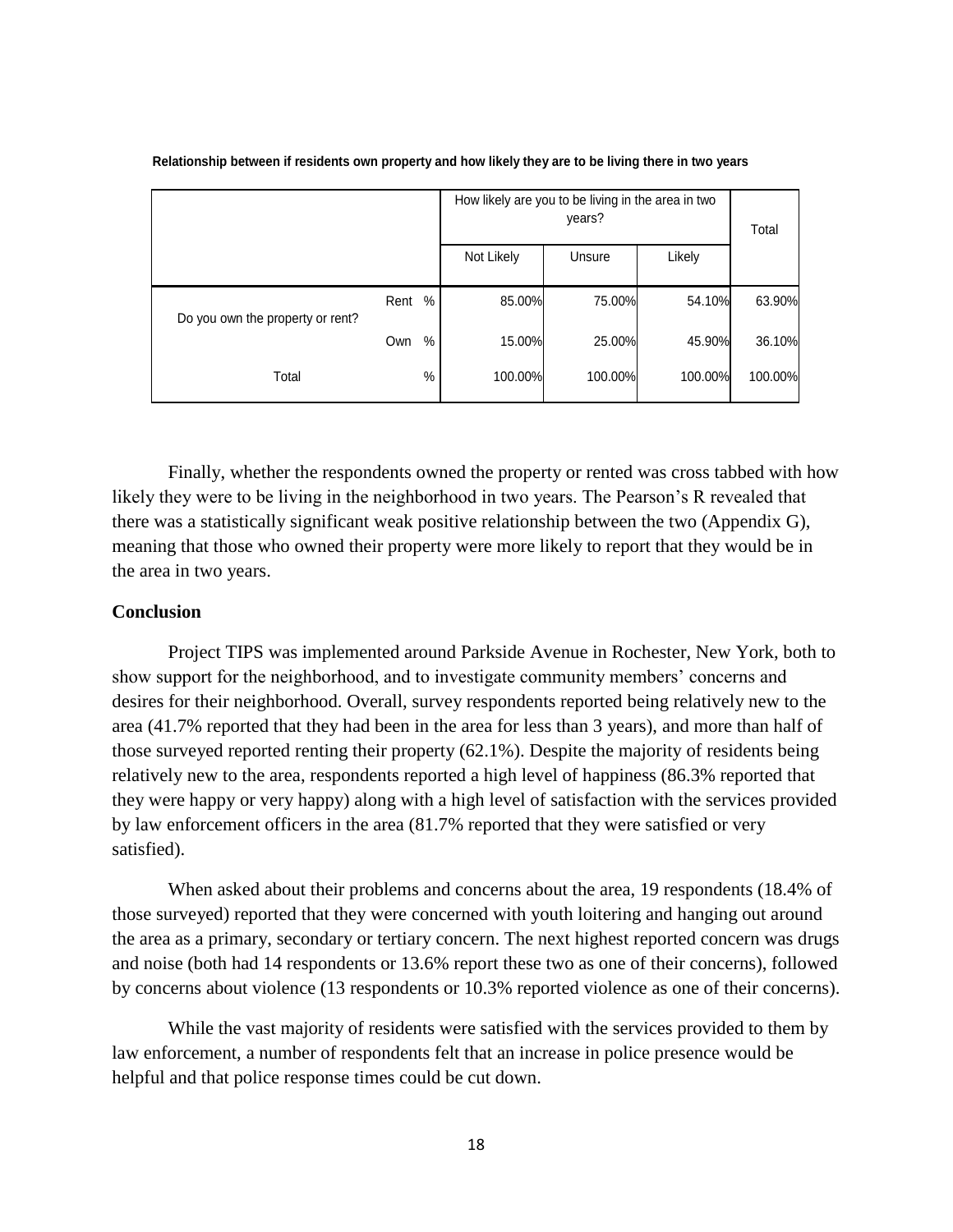|                                 |                 |                                                           |           | How many years have you lived in the area? |                |             |          |             |               |  |  |
|---------------------------------|-----------------|-----------------------------------------------------------|-----------|--------------------------------------------|----------------|-------------|----------|-------------|---------------|--|--|
|                                 |                 |                                                           | Less than | 3 to 5                                     | 6 to 10        | 11 to 20    | 21 to 30 | 31 years or |               |  |  |
|                                 |                 |                                                           | 3         | years                                      | years          | years       | years    | longer      |               |  |  |
|                                 |                 | Count                                                     |           | $\Omega$                                   | $\mathbf 0$    | $\mathbf 0$ | 0        | 0           | $\mathbf{1}$  |  |  |
| How happy are you               | Very<br>Unhappy | % within How many<br>years have you lived<br>in the area? | 2.3%      | 0.0%                                       | 0.0%           | 0.0%        | 0.0%     | 0.0%        | 1.0%          |  |  |
|                                 |                 | Count                                                     | 7         | $\overline{2}$                             | 1              |             | 1        |             | 13            |  |  |
|                                 | Unhappy         | % within How many<br>years have you lived<br>in the area? | 16.3%     | 14.3%                                      | 8.3%           | 5.6%        | 20.0%    | 10.0%       | 12.7%         |  |  |
| living in this<br>neighborhood? |                 | Count                                                     | 26        | 6                                          | 4              | 9           | 2        | 6           | 53            |  |  |
|                                 | Happy           | % within How many<br>years have you lived<br>in the area? | 60.5%     | 42.9%                                      | 33.3%          | 50.0%       | 40.0%    | 60.0%       | 52.0%         |  |  |
|                                 |                 | Count                                                     | 9         | 6                                          | $\overline{7}$ | 8           | 2        | 3           | 35            |  |  |
|                                 | Very Happy      | % within How many<br>years have you lived<br>in the area? | 20.9%     | 42.9%                                      | 58.3%          | 44.4%       | 40.0%    | 30.0%       | 34.3%         |  |  |
|                                 |                 | Count                                                     | 43        | 14                                         | 12             | 18          | 5        | 10          | 102           |  |  |
| Total                           |                 | % within How many<br>years have you lived<br>in the area? | 100.0%    | 100.0%                                     | 100.0%         | 100.0%      | 100.0%   | 100.0%      | 100.0<br>$\%$ |  |  |

**Appendix A. How happy are you living in this neighborhood? \* How many years have you lived in the area? Crosstabulation**

#### **Correlations**

|                                                   |                            | How happy are you | How many years    |
|---------------------------------------------------|----------------------------|-------------------|-------------------|
|                                                   |                            | living in this    | have you lived in |
|                                                   |                            | neighborhood?     | the area?         |
|                                                   | <b>Pearson Correlation</b> |                   | .161              |
| How happy are you living in this<br>neighborhood? | Sig. (2-tailed)            |                   | .106              |
|                                                   | N                          | 102               | 102               |
| How many years have you lived in<br>the area?     | Pearson Correlation        | .161              |                   |
|                                                   | Sig. (2-tailed)            | .106              |                   |
|                                                   | N                          | 102               | 103               |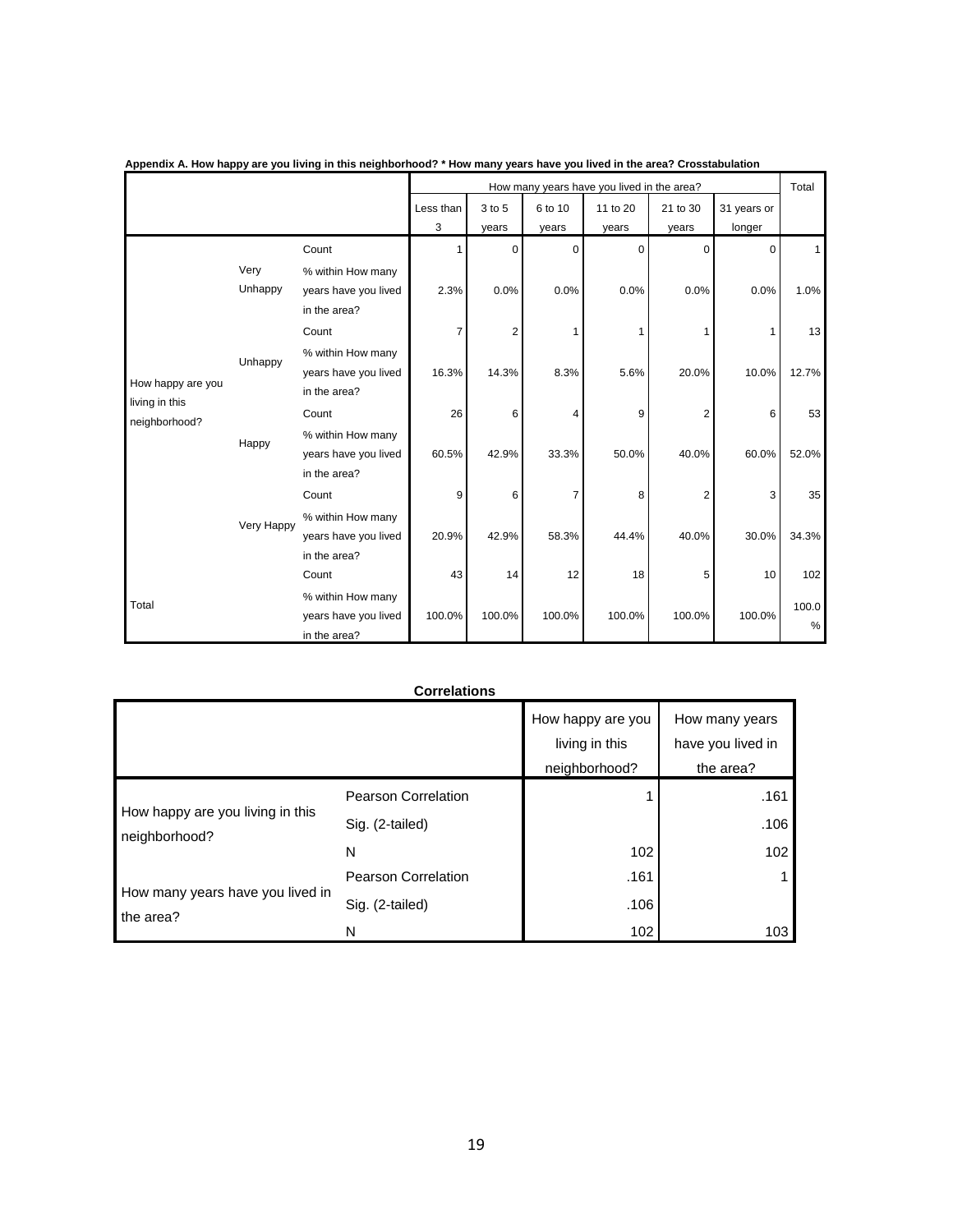|                   |      |                                                              | How many years have you lived in the area? |                 |                  |                   |                   | Total                 |            |
|-------------------|------|--------------------------------------------------------------|--------------------------------------------|-----------------|------------------|-------------------|-------------------|-----------------------|------------|
|                   |      |                                                              | Less<br>than 3                             | 3 to 5<br>years | 6 to 10<br>years | 11 to 20<br>years | 21 to 30<br>years | 31 years<br>or longer |            |
|                   |      | Count                                                        | 38                                         | 9               | 5                | 8                 |                   | 3                     | 64         |
| Do you own the    | Rent | % within How<br>many years have<br>you lived in the<br>area? | 88.4%                                      | 69.2%           | 50.0%            | 42.1%             | 20.0%             | 30.0%                 | 64.0%      |
| property or rent? |      | Count                                                        | 5                                          | 4               | 5                | 11                | 4                 |                       | 36         |
|                   | Own  | % within How<br>many years have<br>you lived in the<br>area? | 11.6%                                      | 30.8%           | 50.0%            | 57.9%             | 80.0%             | 70.0%                 | 36.0%      |
|                   |      | Count                                                        | 43                                         | 13              | 10               | 19                | 5                 | 10                    | 100        |
| Total             |      | % within How<br>many years have<br>you lived in the<br>area? | 100.0%                                     | 100.0%          | 100.0%           | 100.0%            | 100.0%            | 100.0%                | 100.0<br>% |

|                                                                             | <b>Correlations</b>                                                       |                                                     |                                        |
|-----------------------------------------------------------------------------|---------------------------------------------------------------------------|-----------------------------------------------------|----------------------------------------|
|                                                                             |                                                                           | How many<br>years have you<br>lived in the<br>area? | Do you own the<br>property or<br>rent? |
| How many years have you<br>lived in the area?<br>Do you own the property or | Pearson Correlation<br>Sig. (2-tailed)<br>N<br><b>Pearson Correlation</b> | 103<br>.488                                         | .488<br>.000<br>100                    |
| rent?                                                                       | Sig. (2-tailed)<br>N                                                      | .000<br>100                                         | 100                                    |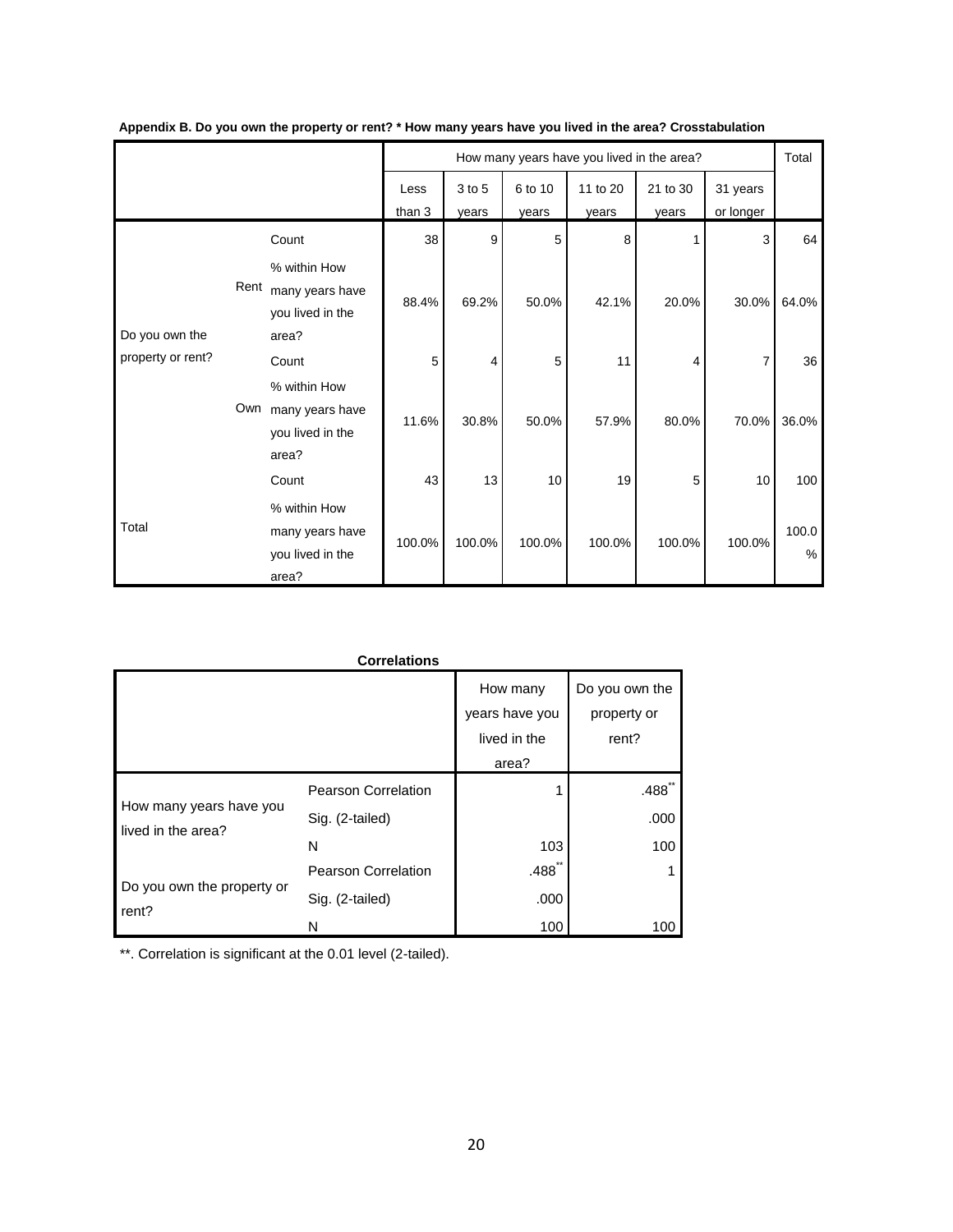|               |        |                |        | How many years have you lived in the area? |                |                |          | Total       |        |
|---------------|--------|----------------|--------|--------------------------------------------|----------------|----------------|----------|-------------|--------|
|               |        |                | Less   | 3 to 5                                     | 6 to 10        | 11 to 20       | 21 to 30 | 31 years    |        |
|               |        |                | than 3 | years                                      | years          | years          | years    | or longer   |        |
|               |        | Count          | 12     | $\overline{c}$                             | $\overline{c}$ | 1              | 1        | 2           | 20     |
|               | Not    | % within How   |        |                                            |                |                |          |             |        |
|               | Likely | many years     |        |                                            |                |                |          |             |        |
|               |        | have you lived | 29.3%  | 14.3%                                      | 18.2%          | 5.3%           | 20.0%    | 20.0%       | 20.0%  |
|               |        | in the area?   |        |                                            |                |                |          |             |        |
| How likely    |        | Count          | 8      | 4                                          | 0              | $\overline{4}$ | 0        | $\mathbf 0$ | 16     |
| are you to be |        | % within How   |        |                                            |                |                |          |             |        |
| living in the | Unsure | many years     | 19.5%  | 28.6%                                      | 0.0%           | 21.1%          | 0.0%     | 0.0%        | 16.0%  |
| area in two   |        | have you lived |        |                                            |                |                |          |             |        |
| years?        |        | in the area?   |        |                                            |                |                |          |             |        |
|               |        | Count          | 21     | 8                                          | 9              | 14             | 4        | 8           | 64     |
|               |        | % within How   |        |                                            |                |                |          |             |        |
|               | Likely | many years     | 51.2%  | 57.1%                                      | 81.8%          | 73.7%          | 80.0%    | 80.0%       | 64.0%  |
|               |        | have you lived |        |                                            |                |                |          |             |        |
|               |        | in the area?   |        |                                            |                |                |          |             |        |
|               |        | Count          | 41     | 14                                         | 11             | 19             | 5        | 10          | 100    |
|               |        | % within How   |        |                                            |                |                |          |             |        |
| Total         |        | many years     | 100.0% | 100.0%                                     | 100.0%         | 100.0%         |          |             |        |
|               |        | have you lived |        |                                            |                |                | 100.0%   | 100.0%      | 100.0% |
|               |        | in the area?   |        |                                            |                |                |          |             |        |

**Appendix C. How likely are you to be living in the area in two years? \* How many years have you lived in the area? Crosstabulation**

**Correlations**

|                           |                        | How many years<br>have you lived in<br>the area? | How likely are you to<br>be living in the area<br>in two years? |
|---------------------------|------------------------|--------------------------------------------------|-----------------------------------------------------------------|
| How many years have you   | Pearson<br>Correlation |                                                  | .213                                                            |
| lived in the area?        | Sig. (2-tailed)        |                                                  | .034                                                            |
|                           | N                      | 103                                              | 100                                                             |
| How likely are you to be  | Pearson<br>Correlation | $.213$ <sup>*</sup>                              |                                                                 |
| living in the area in two | Sig. (2-tailed)        | .034                                             |                                                                 |
| years?                    | N                      | 100                                              | 100                                                             |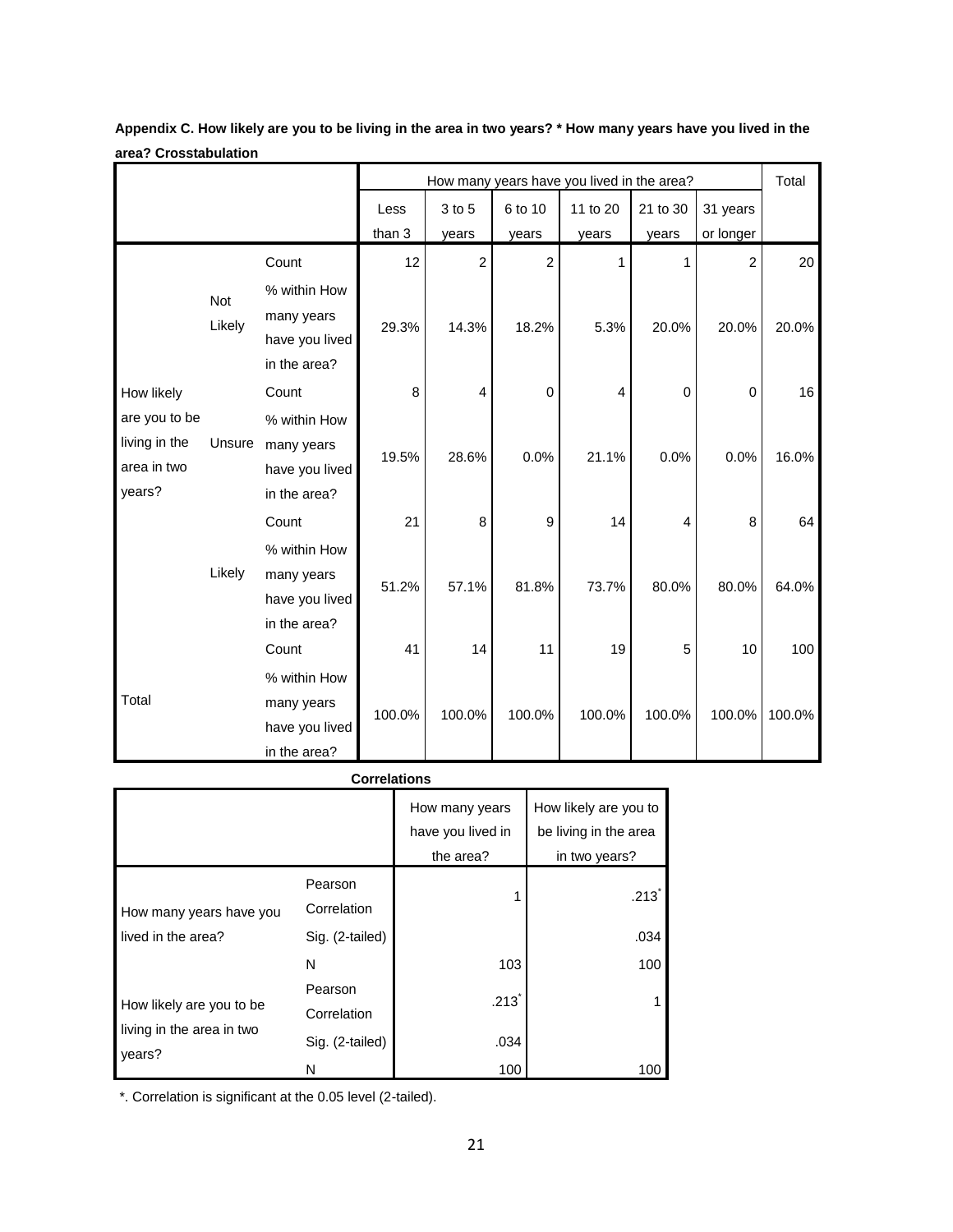|                          |        |       | How many years have you lived in the area? |        |         |          |          | Total     |        |
|--------------------------|--------|-------|--------------------------------------------|--------|---------|----------|----------|-----------|--------|
|                          |        |       | Less                                       | 3 to 5 | 6 to 10 | 11 to 20 | 21 to 30 | 31 years  |        |
|                          |        |       | than 3                                     | vears  | years   | years    | vears    | or longer |        |
|                          |        | Count |                                            | 3      | 2       | 2        | 3        | 5         | 22     |
| Over the past two years, | Worse  | $\%$  | 18.4%                                      | 21.4%  | 16.7%   | 11.8%    | 60.0%    | 50.0%     | 22.9%  |
| would you say that the   | Stayed | Count | 19                                         | 7      |         | 8        |          |           | 43     |
| neighborhood has gotten  | the    | $\%$  | 50.0%                                      | 50.0%  | 58.3%   | 47.1%    | 20.0%    | 10.0%     | 44.8%  |
| worse, better, or stayed | same   |       |                                            |        |         |          |          |           |        |
| the same?                |        | Count | 12                                         | 4      | 3       | 7        |          | 4         | 31     |
| <b>Better</b>            | %      | 31.6% | 28.6%                                      | 25.0%  | 41.2%   | 20.0%    | 40.0%    | 32.3%     |        |
|                          |        | Count | 38                                         | 14     | 12      | 17       | 5        | 10        | 96     |
| Total                    |        | $\%$  | 100.0%                                     | 100.0% | 100.0%  | 100.0%   | 100.0%   | 100.0%    | 100.0% |

| Appendix D. Over the past two years, would you say that the neighborhood has gotten worse, better, or |
|-------------------------------------------------------------------------------------------------------|
| stayed the same? * How many years have you lived in the area? Crosstabulation                         |

#### **Correlations** How many years have you lived in the area? Over the past two years, would you say that the neighborhood has gotten worse, better, or stayed the same? How many years have you lived in the area? Pearson Correlation 1 -.082 Sig. (2-tailed) **.429** N 103 96 Over the past two years, would you say that the neighborhood has gotten worse, better, or stayed the same? Pearson Correlation  $-082$  1 Sig. (2-tailed) **.429** N 96 96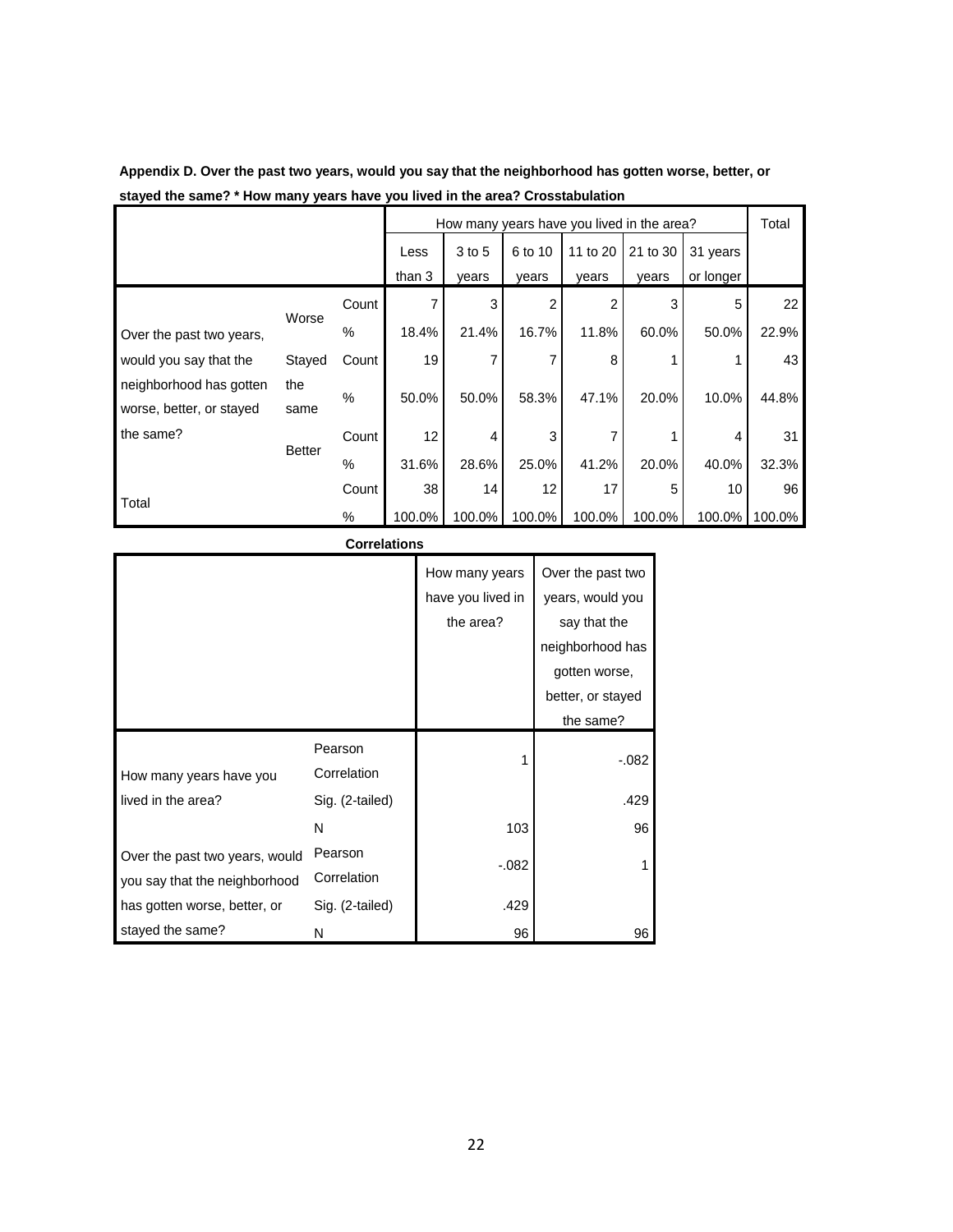|                                                   | How happy are you living in this neighborhood? |       |         |         |        | Total          |        |
|---------------------------------------------------|------------------------------------------------|-------|---------|---------|--------|----------------|--------|
|                                                   |                                                |       | Very    | Unhappy | Happy  | Very           |        |
|                                                   |                                                |       | Unhappy |         |        | Happy          |        |
|                                                   | Not                                            | Count |         | 6       | 10     | 3              | 20     |
|                                                   | Likely                                         | $\%$  | 100.0%  | 50.0%   | 19.6%  | 8.6%           | 20.2%  |
| How likely are you to<br>be living in the area in | Unsure                                         | Count | 0       | 5       | 8      | $\overline{2}$ | 15     |
| two years?                                        |                                                | $\%$  | 0.0%    | 41.7%   | 15.7%  | 5.7%           | 15.2%  |
|                                                   | Likely                                         | Count | 0       |         | 33     | 30             | 64     |
|                                                   |                                                | $\%$  | 0.0%    | 8.3%    | 64.7%  | 85.7%          | 64.6%  |
| Total                                             |                                                | Count |         | 12      | 51     | 35             | 99     |
|                                                   |                                                | %     | 100.0%  | 100.0%  | 100.0% | 100.0%         | 100.0% |

**Appendix E. How likely are you to be living in the area in two years? \* How happy are you living in this neighborhood? Crosstabulation**

| <b>Correlations</b>                               |                            |                                     |                                    |  |  |  |  |  |
|---------------------------------------------------|----------------------------|-------------------------------------|------------------------------------|--|--|--|--|--|
|                                                   |                            | How happy are<br>you living in this | How likely are<br>you to be living |  |  |  |  |  |
|                                                   |                            | neighborhood?                       | in the area in                     |  |  |  |  |  |
|                                                   |                            |                                     | two years?                         |  |  |  |  |  |
|                                                   | <b>Pearson Correlation</b> |                                     | .450 <sup>°</sup>                  |  |  |  |  |  |
| How happy are you living in<br>this neighborhood? | Sig. (2-tailed)            |                                     | .000                               |  |  |  |  |  |
|                                                   | N                          | 102                                 | 99                                 |  |  |  |  |  |
| How likely are you to be                          | <b>Pearson Correlation</b> | .450                                |                                    |  |  |  |  |  |
| living in the area in two                         | Sig. (2-tailed)            | .000                                |                                    |  |  |  |  |  |
| years?                                            | N                          | 99                                  | 100                                |  |  |  |  |  |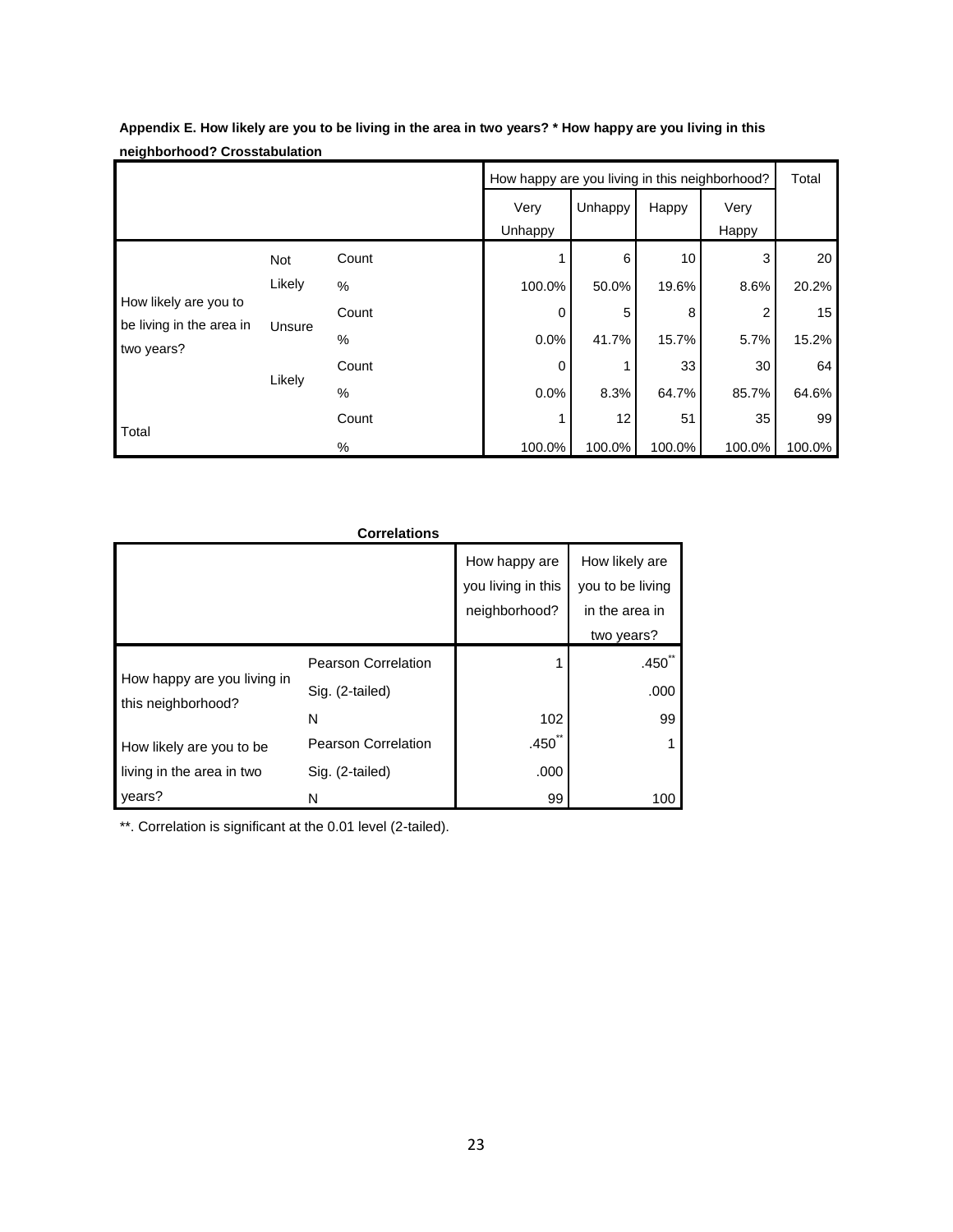|                                                                        |               |               | How happy are you living in this<br>neighborhood? |         |        |               | Total  |
|------------------------------------------------------------------------|---------------|---------------|---------------------------------------------------|---------|--------|---------------|--------|
|                                                                        |               |               | Very<br><b>Unhappy</b>                            | Unhappy | Happy  | Very<br>Happy |        |
|                                                                        |               | Count         |                                                   | 10      | 5      | 6             | 22     |
|                                                                        | Worse         | $\frac{0}{0}$ | 100.0%                                            | 83.3%   | 10.4%  | 17.6%         | 23.2%  |
| Over the past two years, would you say                                 | Stayed        | Count         | 0                                                 |         | 23     | 18            | 42     |
| that the neighborhood has gotten worse,<br>better, or stayed the same? | the same      | $\%$          | $0.0\%$                                           | 8.3%    | 47.9%  | 52.9%         | 44.2%  |
|                                                                        |               | Count         | 0                                                 |         | 20     | 10            | 31     |
|                                                                        | <b>Better</b> | %             | $0.0\%$                                           | 8.3%    | 41.7%  | 29.4%         | 32.6%  |
| Total                                                                  |               | Count         |                                                   | 12      | 48     | 34            | 95     |
|                                                                        |               | $\%$          | 100.0%                                            | 100.0%  | 100.0% | 100.0%        | 100.0% |

**Appendix F. Over the past two years, would you say that the neighborhood has gotten worse, better, or stayed the same? \* How happy are you living in this neighborhood? Crosstabulation**

|                                                   | <b>Correlations</b>        |                    |                   |
|---------------------------------------------------|----------------------------|--------------------|-------------------|
|                                                   |                            | How happy are      | Over the past     |
|                                                   |                            | you living in this | two years,        |
|                                                   |                            | neighborhood?      | would you say     |
|                                                   |                            |                    | that the          |
|                                                   |                            |                    | neighborhood      |
|                                                   |                            |                    | has gotten        |
|                                                   |                            |                    | worse, better, or |
|                                                   |                            |                    | stayed the        |
|                                                   |                            |                    | same?             |
|                                                   | <b>Pearson Correlation</b> |                    | .268              |
| How happy are you living in<br>this neighborhood? | Sig. (2-tailed)            |                    | .009              |
|                                                   | N                          | 102                | 95                |
| Over the past two years,                          | <b>Pearson Correlation</b> | $.268^{\degree}$   | 1                 |
| would you say that the                            | Sig. (2-tailed)            | .009               |                   |
| neighborhood has gotten                           |                            |                    |                   |
| worse, better, or stayed the                      | N                          | 95                 | 96                |
| same?                                             |                            |                    |                   |